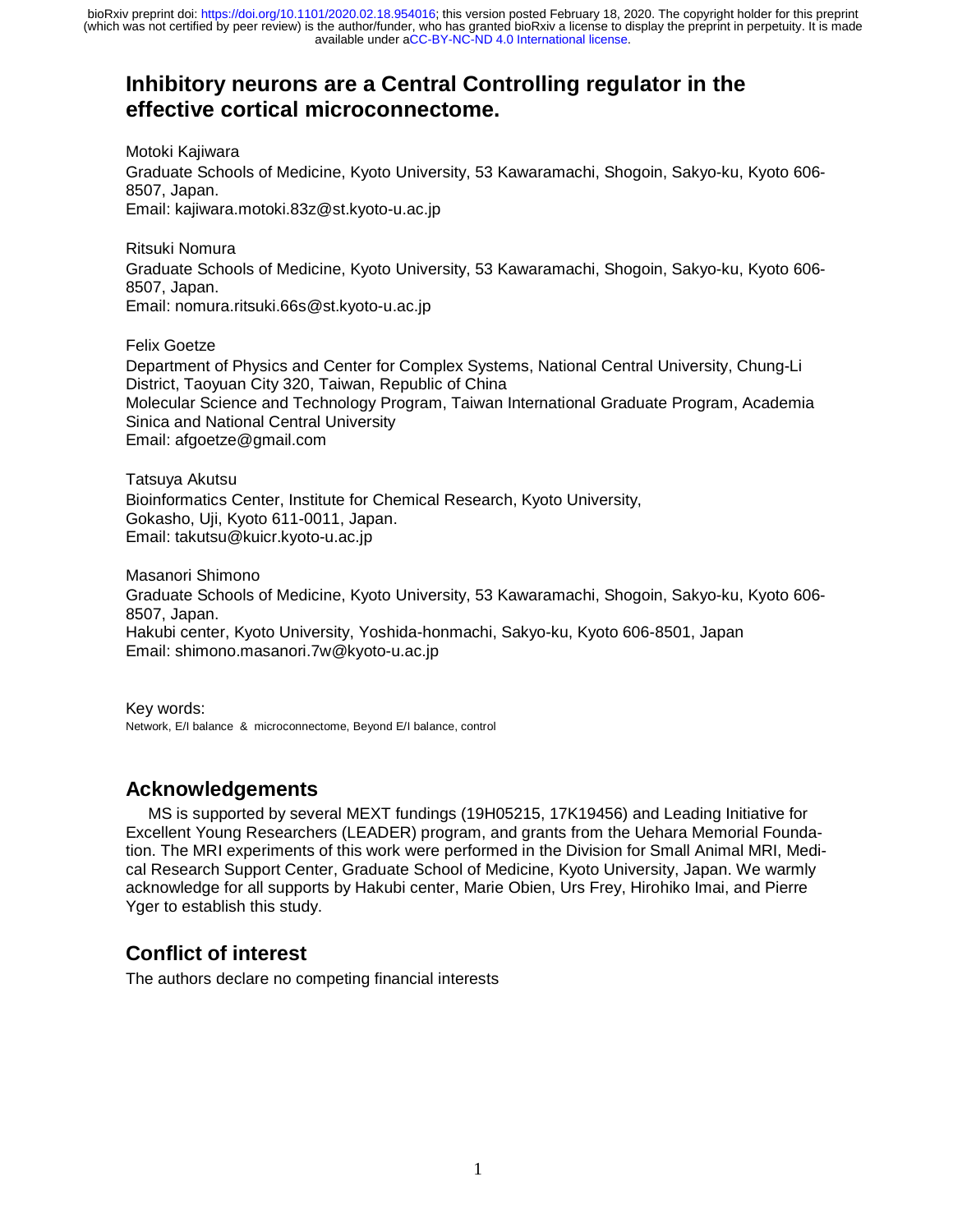## **Abstract**

 The brain is a network system in which excitatory and inhibitory neurons keep the activity balanced in the highly non-uniform connectivity pattern of the microconnectome. It is well known that the relative percentage of inhibitory neurons is much smaller than excitatory neurons. So, in general, how the inhibitory neurons can keep the balance with the surrounding excitatory neurons is an important question.

We observed effective networks, reflecting causal interactions, of ~1000 neurons in cortical acute slices. Surprisingly, we found that inhibitory neurons are not only located at more central positions than excitatory neurons but also have stronger controlling ability of other neurons than excitatory neurons. Besides, we found that the precedence in centrality and controlling ability of inhibitory neurons are well observed in deep cortical layers by comparing with distribution of neurons coloured by NeuN immunostaining data. Preceding the observation, we also found that inhibitory neurons show higher firing rate than excitatory neurons, and that their firing rate also closely obey a log-normal distribution as previously known about excitatory neurons. Additionally, their connectivity strengths also obeyed a log-normal distribution.

 In summary, within the network interaction of huge numbers of neurons, inhibitory neurons seem to produce a central controlling system that sustains the homeostatic behavior of the brain. A similar evaluation in different life stages and in disease states *etc.* will not only provide deeper understandings in the homeostasis of the brain, but also will provide a selective and effective way to stimulate individual neurons to modulate neuropsychiatry or neurodegeneration disease states.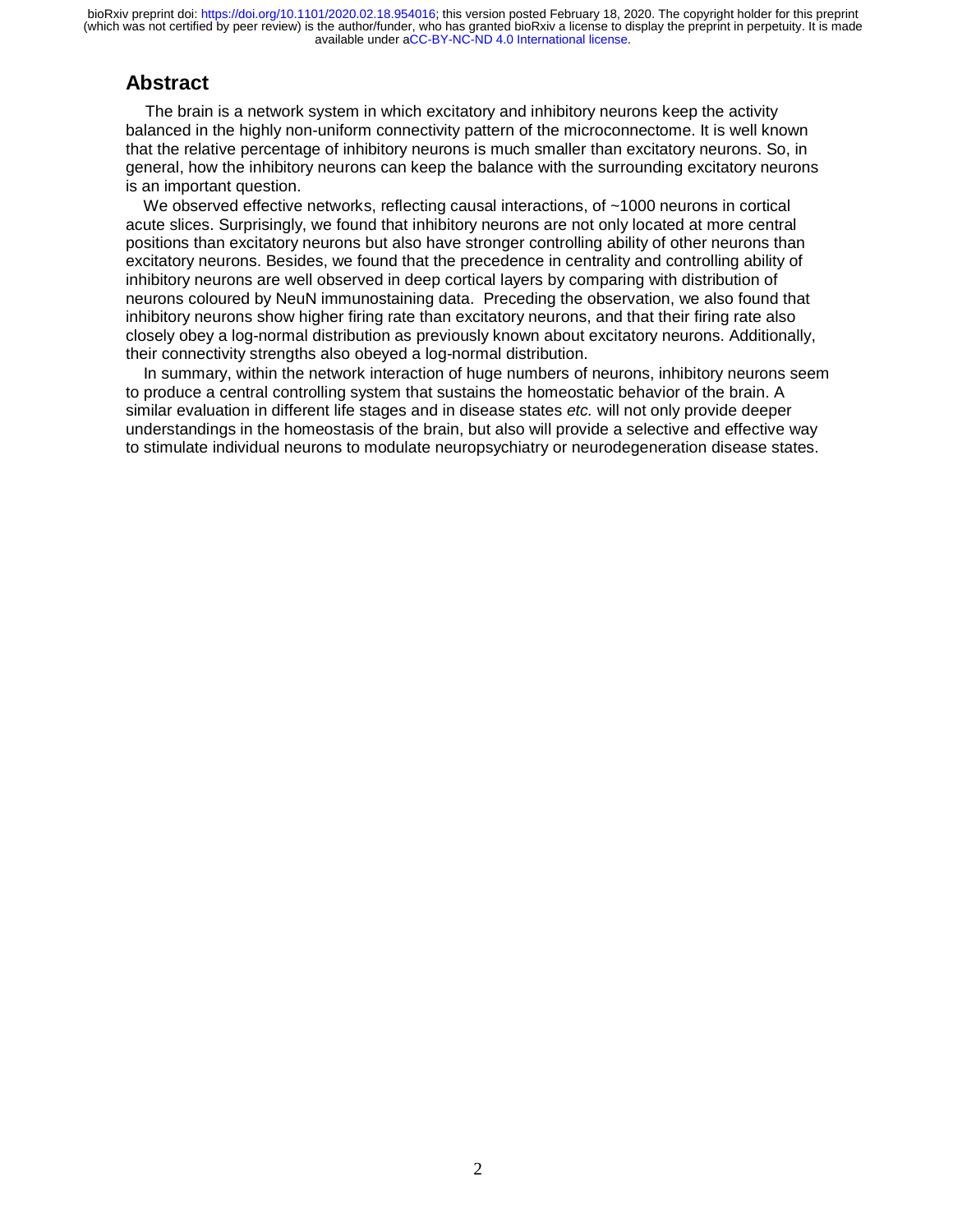# **1. Introduction**

## **1-1. Initial statement**

 The brain is a highly non-random network system. Inside of the system, electrical information flows on the networks in a highly balanced manner under mutual interactions between the excitatory and inhibitory neuron pools. Therefore, the extraction of the rules that exist behind the distributions of these two types of neurons within the functional network organization is a crucial scientific topic.

### **1-2. E/I balance and disease**

 From over two decades ago, E/I (excitatory and inhibitory) balance has been regarded as the key factor not only for epilepsy [Sloviter, 1987], but also for various mental diseases such as schizophrenia [Lewis et al, 2005] and autism [Rubenstein, Mersenich, 2003; Nelson, Valakh, 2015]. Beyond the phenomenological observations, causal influences from the E/I imbalance at the medial prefrontal cortex to behavioral deficits were also recently experimentally verified [Yizhar et al., 2011]. Historically, it had been known that suppression of inhibitory neurons causes less selectivity for external stimuli [Sillito, 1975]. However, it is also true that E/I balance is an oversimplified quantification when considering the inherently wide diversity and non-uniformity of huge numbers of neurons [Nelson, Valakh, 2015; O'Donnell et al., 2017]. As a fact, relative positions of individual neurons are highly non-uniform, and rare outstandingly influential neurons sometimes have exceptional ability to influence the global brain dynamics [Miles, Wang, 1983]. The potentially related widely-spreading structural projection pattern was also recently demonstrated [Reardon, 2017]. Therefore, the global mean will not easily represent such system properties.

#### **1-3. Network theoretical approach**

 To quantify such highly non-uniform architectures, network theory has been widely applied to brain data, especially at macroscopic scale [Bullmore, Sporns, 2009; Kaiser, Hilgetag 2006] and also more widely beyond neuroscience [Newman, Barabasi, Watts, 2006]. When we zoom into the microcircuits of neurons, several previous studies demonstrated complex intertwined architectures and have also extracted comprehensive designs and their rules [Song et al., 2005; Shimono, Beggs, 2011, 2014]. Previous studies of functional connectivity patterns demonstrated the smallworldness, namely the co-existence of short path-length and high clustering property in the cortex [Yu et al., 2008], scale-free like topology and existence of hub neurons in the hippocampus [Bonifazi, et al., 2009], log-normal distribution [Buzsaki, Mizusaki, 2014], and also structurefunction relationship among convergent connections [Bock et al., 2011]. In summary, these past studies of local neuronal circuits have discovered various specific non-uniformity of neuronal networks. However, our knowledge about the difference of contributions between E/I neurons in terms of relative positions in a large population of neurons is yet fairly limited. Specifically, there are few studies about effective networks as we will mention later.

#### **1-4. Data acquisition and analysis scheme**

 This research evaluated how E/I neurons are located differently in the effective networks of neurons by applying several graph theoretical analyses. This analysis scheme allows us to quantify different roles of individual neurons in terms of the relative positions and interactions with the many other neurons. The effective network was reconstructed from neuronal spikes recorded by a cutting-edge Multi-Electrode Array system, and we selected TE (Transfer Entropy) to estimate the effective networks, quantifying the directed causal coupling strengths, among neurons. The connectivities defined from neuronal activity can be categorized into functional connectivity and effective connectivity. Among them, the functional connectivity simply evaluates statistical dependence of dynamic couplings using correlation, covariance, spectral coherence, or phase lockings between two time series. Although they can change even on the short time scales, the evaluation does not explicitly quantify the causal influences. Effective connectivity explicitly deals with the causal influences between more than two time series [Friston, 1994; McIntosh, 1991; Aertsen, 1989]. TE has several preferred abilities for the estimation ability [Lungarella et al., 2007], and for theoretical analyses [Verdes, 2005; Vicente, 2011; Lizer et al., 2008], and TE has been widely adopted in various neuroscientific studies. Although there are many strengths of TE, it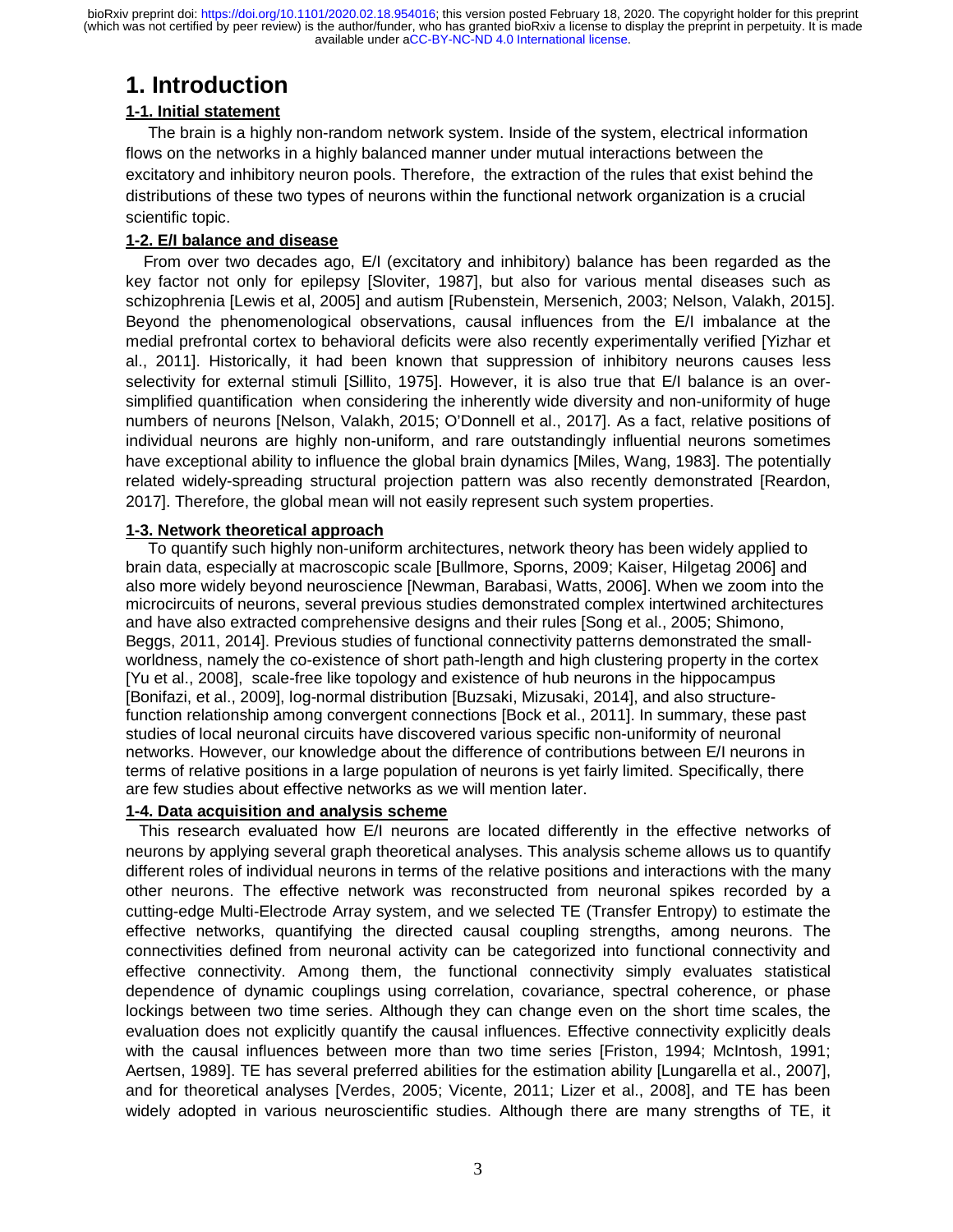cannot distinguish between excitatory and inhibitory connections. The current study applies a new analysis scheme [Goetz, Lai, 2019] to our experimental recordings of neuronal spike data.

### **1-5. Main questions**

 Certainly, the estimation of connectivity will not be the final destination of neuroscience. The main purpose of this study is to explore how differences of relative positions within the networks of excitatory and inhibitory neurons play different roles in microconnectomes, the comprehensive connectivity patterns of neurons. Evaluations of connectivity patterns provide more information than simple differences of their spatial adjacency, such as participating layers.

 When comparing between excitatory and inhibitory neurons in the cortex, it is well known that the number of excitatory neurons is much larger than inhibitory neurons. In such an environment, how can inhibitory neurons keep the balance with excitatory neurons?

 It is often discussed that inhibitory neurons have higher firing rate than excitatory neurons to keep the E/I balance, however, it is not yet well-known how the relative position of inhibitory neurons helps to keep the E/I balance.

 This study will answer this question by passing through the following three steps: First, we evaluate the basic statistical properties of neuronal ensembles. The most fundamental property of neuronal activity would be firing rate, and the most fundamental property of network architecture would be the weight distribution and the degree distribution.

Our past studies demonstrated that neuronal firing rates and connectivity weights follow a lognormal distribution, and that the degree distribution shows long-tailed form. We specifically test if these properties sustain or not when we observe excitatory and inhibitory neurons separately.

 Second, we quantified the differences of relative positions of excitatory and inhibitory neurons (E/I neurons) within the comprehensive network architecture of the microconnectome. Especially because we are interested in the relative difference of "influence" of E/I neurons to other neurons, how central they are evaluated based on K-Core Centrality (KC).

 Third, we evaluated how much E/I neurons are relatively more influential in terms of their ability to drive or control other nodes in the network system based on the Feedback Vertex Set (FVS) method. Note that FVS is a well-known concept in graph theory [Slater, 1961; Karp 1972], and its relations with attractors and controllability to attractors were shown in [ Akutsu et al., 1998] and in [Mochizuki, et al., 2013], respectively. Furthermore, it was demonstrated that genes and proteins corresponding to FVS nodes tend to play important biological roles [Mochizuki et al., 2013; Bao et al., 2018; Zanudo et al., 2017].

 From these steps, we could reveal that inhibitory neurons are not only more active than excitatory neurons but also that they are located in a more central position, and also that they have higher controlling ability of the entire network dynamics in local cortical neuronal circuits.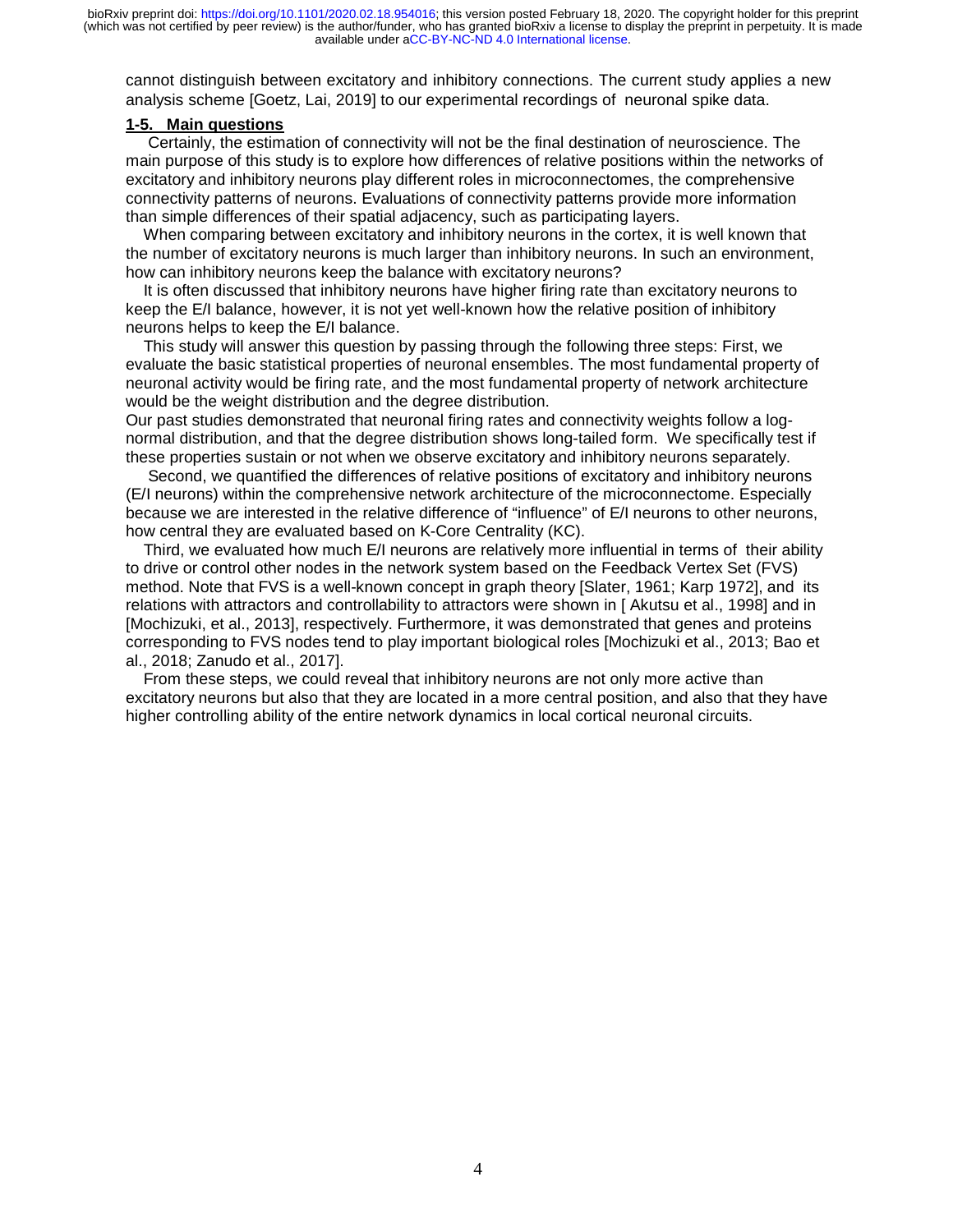# **2. Materials and Methods**

## **2-1. Animals**

We used female C57BL/6J mice (n=7, aged 3-5 weeks). All animal procedures were conducted in accordance with the guidelines of animal experiments of Kyoto University, and have been approved by the KU Animal Committee [fig. 1-a].

## **2-2. Induction of anesthesia**

We anesthetized mice with 2% isoflurane in air flowing through the box at a flow rate of 1.4 L/min using an anesthesia system, which is composed of an isoflurane vaporizer, air flow meter, and air compressor. Then, mice were located in an acrylic anesthesia box attached on a heater mater adjusted to 37 °C. After checking the anesthesia is sufficient, we placed the mouse in an MRI-compatible cradle in the prone position.

## **2-3. MRI acquisition**

 MR experiments were conducted on a 7 T, 210 mm horizontal bore, preclinical scanner (BioSpec 70/20 USR, Bruker BioSpin MRI GmbH, Ettlingen, Germany), equipped with a gradient system of 440 mT/m at 100 μs ramp time. A quadrature volume resonator (inner diameter 35 mm, T9988; Bruker BioSpin) was used for RF excitation and signal reception. MRI data was acquired with ParaVision 5.1 software (Bruker BioSpin). Three dimensional  $T_2$  weighted (T2W) images of the mouse whole brain were acquired with relaxation enhancement (RARE) sequence [fig. 1-a]. The acquisition parameters were as follows (based on the protocol TurboRARE-3D; Bruker BioSpin): repetition time (TR), 2000 ms; echo time (TE), 9 ms; effective TE, 45 ms; RARE factor, 16; acquisition matrix size, 196 x 144 x 144; field of view (FOV), 19.6x14.4x14.4 mm<sup>3</sup>; acquisition bandwidth, 75 kHz; axial orientation (coronal orientation in scanner setting): fat suppression with 2.6 ms-gaussian-shaped  $\pi/2$  pulse with 1051 Hz bandwidth followed by spoiler gradient; 2 dummy scans; number of averages, 3; acquisition time, 2 h 42 m. 2.59-ms excitation and 1.94-ms refocusing pulses were used. The shape of their pulses was sinc-3 shape multiplied by a gauss function with a 25% truncation level (sinc3) and their bandwidth was 2400 Hz.

## **2-4. Preparation of experimental solutions**

 Preceding the neuronal activity recordings, we prepared two solutions, an ice-cold cutting solution (CS) and an artificial cerebrospinal fluid (ACSF). The necessary ice-cold CS was 500 mL for each experiment, and it was a mixture of the following chemical materials; 2.5 mM KCl, 1.25 mM NaH2PO4, 7 mM MgCl2, 15 mM glucose, 25 mM NaHCO3, 0.5 mM CaCl2, 11.6 mM sodium ascorbate, 3.1 mM sodium pyruvate, and 100 mM choline choline chloride, bubbled with 95% O2 and CO2. The pH was adjusted to 7.3-7.4. We also prepared 1 L ACSF, and the content is 127 mM NaCl, 2.5 mM KCl, 1.25 mM NaH<sub>2</sub>PO<sub>4</sub>, 1 mM MgCl<sub>2</sub>, 15 mM glucose, 25 mM NaHCO<sub>3</sub>, and 2 mM CaCl<sub>2</sub>, bubbled with 95% and 5% CO<sub>2</sub>. ACSF was also warmed ( $\sim$ 34 °C) and adjusted the pH to 7.3-7.4.

## **2-5. Slice preparation and Spike recording**

 To start neuronal spike recording using a MEA system, we extracted brain after sufficiently anesthetizing with 1%-1.5% isoflurane, and then transferring it to a Petri dish (100 mm x 20 mm) filled with the ice-cold cutting solution in which air containing 95%  $O_2$  and 5%  $CO_2$  flowing. We made 2-5 coronal slices (300 μm thick) from the extracted brain using a vibratome (Neo Linear Slicer NLS-MT; DOSAKA EM CO., LTD). To optimize the cutting speed, frequency, and vibration amplitude of the system we set them as 12.7 mm/min for the speed, 87-88 Hz for the frequency, and 0.8-1.0 min for the swing width, respectively. When we temporarily needed to cut a brain carefully, we additionally slowed down the cutting speed. While cutting the brain slices, we recorded the sliced coordinates in the format, including the anterior-posterior coordinates, hemisphere, and other conditions. All slices, analyzed in this study, were taken from the dorsal cortex including the barrel sensory area and the primary motor area [fig. 1-a]. Then, we gently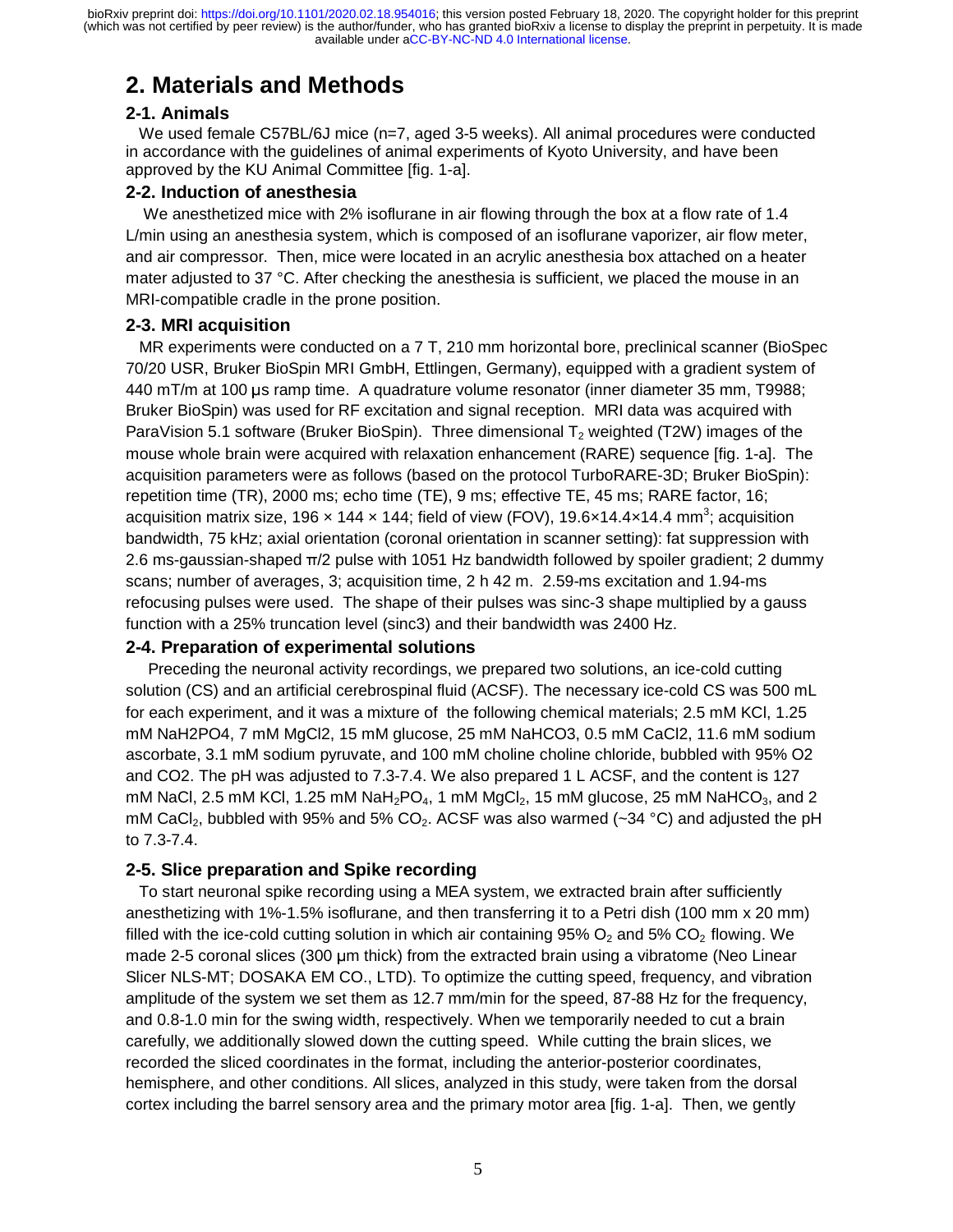transferred the slice to a beaker filled with prewarmed (~34 °C) ACSF using a thick plastic pipette, and incubated them in the beaker at ~34 °C for 1 h.

 After 1 h has passed, we moved a slice on the chip using a thick plastic pipette, and set the position using a soft brush to properly record from specific brain regions including cortex. The outline of the array was rectangular (2.0mm×4.0mm) and 26000 electrodes were uniformly arranged [fig. 1-b], and the inter-electrode distance was 15 μm (Maxwell Biosystem, MaxOne) [Obien et al., 2015]. Preceding the main recording, we performed so called "pre-scan" as a combination of 30[sec] recordings from densely distribution 1020 channels included in 25 groups, and selected sensors showing stronger responses than 0.1 Hz and 0.02 mV for the main recording. Then, we started the main recording of spontaneous neuronal activities from selected up to 1020 sensors for ~2.5 hours. During recording, the slices were perfused at 1mL/min with ACSF that was saturated with 95%  $O_2/5\%$  CO<sub>2</sub> while controlling the temperature of the perfusate around 34°C.



**Figure 1. Data samples, slices, staining and layer detections:** (a) shows anatomical coordinates where we prepared slices from. The left and right hemispheres were equally selected. (b) is a photo of a Multi-electrode array used in this study. (c) is a smoothed NeuN staining image. We can find the non-uniformity of density of neurons. The curved regions as shown dotted line in the panel (c) was reshaped into a straight box as shown in the top panel in (d), and the density was expressed as sum on the vertical axis against layer boundaries in the lower panel of (d). Then, we determined the 4 layer boundaries shown as thick lines in the lower panels, and mapped onto the non-stained photo image (e) and all neurons identified from spike sorting process were categorized into individual layers.

## **2-6. Brain surface scan**

 We recorded a 3D scan surface at three times using a 3D structured light technology scanning system (SCAN in a BOX; Open Technologies). We performed 3D scan recording at three times; The three recordings are whole brain, brain blocks after cutting into two blocks and before making slices, and brain blocks that remained after making multiple brain slices. The whole process was performed based on the 3D novel embedding overlapping (3D-NEO) protocol [Ide al., 2018]; The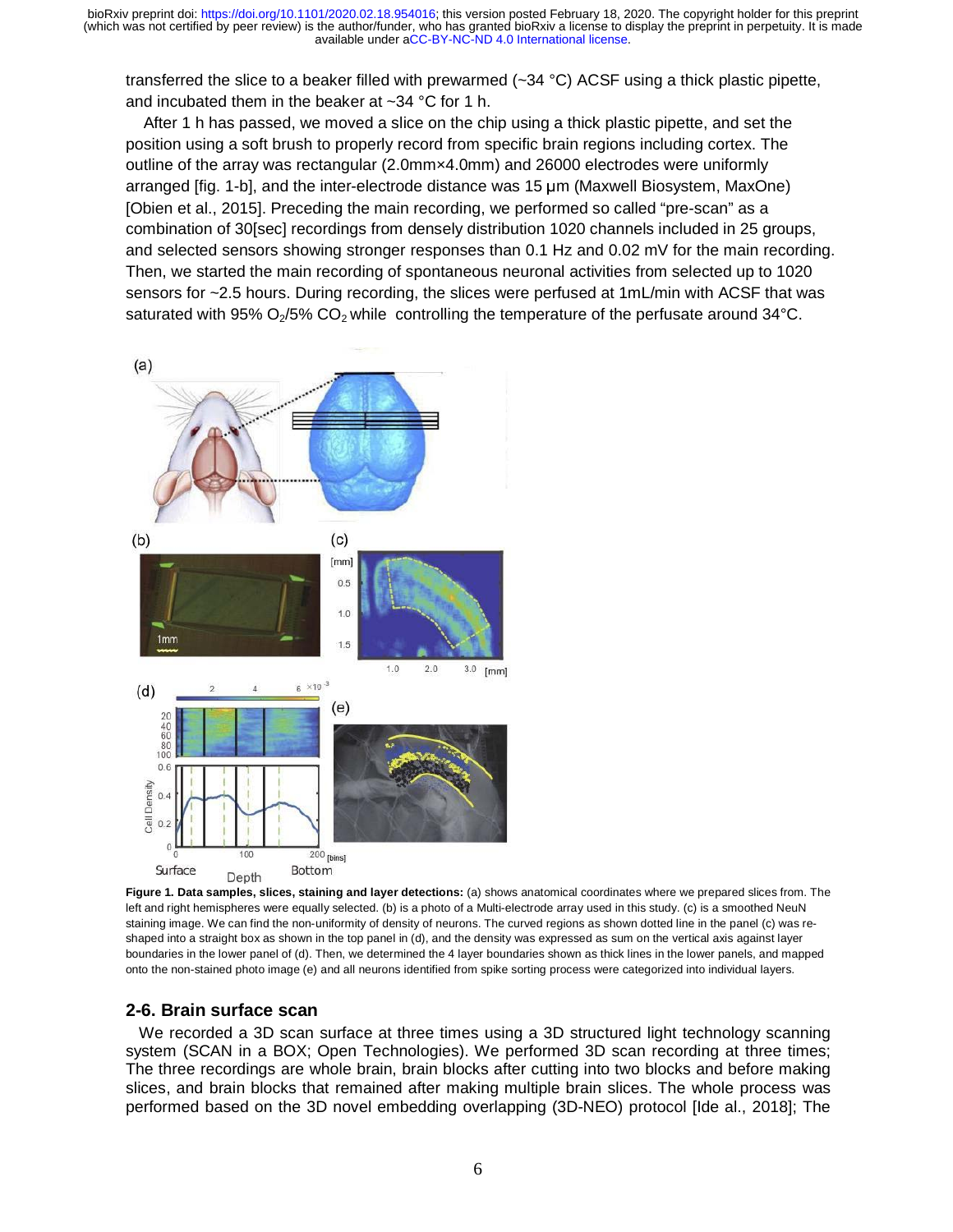first 3D scan recording was done just after extracting a whole brain from a mouse head. Here, we removed the brain and gently dropped it into a Petri dish with ice-cold cutting solution (CS) after decapitating from a mice fully anesthetized with 1.0−1.5% isoflurane. The second recording was performed from two brain blocks cut in the middle of the coronal plane. The cut brain blocks were attached on the surface of brain-block-base (BBB), a 6.6 cm<sup>2</sup> square and 0.5 cm<sup>2</sup> thick magnet ring with sticky tape, using instant glue. We prepared such base to transfer the brain blocks smoothly from 3D scanning to the brain slicer [Ide al., 2018]. Third 3D scan recording was performed from the remaining brain block after all slicing processes. Unexpectedly, the last one is the most important for knowing the position of the last slice, and accordingly positions of other 2-4 slices. Before scanning, we gently wiped fluid from the brain surface using the microfiber cloth, which is important to effectively absorb water which causes diffuse reflections. In all scans, the rotating angle was 22.5 degrees, and we performed an automatic coregistration among images taken from 16 different angles. After scanning, we checked that all scanned surfaces are nicely overlapped with each other.

 We processed the scanned images using the 3D scan and processing software IDEA (including SCAN in a BOX). First, we integrated small mismatches among 16 image using the automatic alignment option by IDEA. Then, we merged the objects of integrated images recorded from above and below or frontal and occipital, using the manual alignment option. The optimization algorithm is the iterative closest point (ICP) algorithm without nonlinear deformation as frequently applied to hard 3D objects [Besl, McKay, 1992]. Finally, we made a meshed object with high resolution from the merged object by the mesh generating option, and saved it as stl binary format to compare with MRIs for individual brains.

#### **2-7. Spike Sorting**

 We performed offline spike sorting using the SpyKING CIRCUS software. The main strength of the algorithm utilized in the software is high accuracy even though the calculation cost is low by categorizing spikes into neurons based on a template-matching method, in which templates were produced as representative waveforms averaged within a part of time series [Yger et al., 2018]. The low computational cost was beneficial for our large number of electrodes (>1000).

 First, spikes were detected as threshold crossings of a 6 standard deviation line from the highpass filtered time series with a Butterworth filter and also whitening to delete pseudo correlation originated from external noise using 20 second data where spikes did not appear. The order of the filter was three and cutoff frequency was 500Hz. Then, we isolated waveforms as 5 time sections around the randomly chosen peak points. Second, we performed clustering for individual groups of waveforms which were once divided into several groups located within a 150  $[\mu m]$  radius This step was implemented in Spyking CIRCUS to reduce necessary computational memory. The waveform data, maximally 10000 samples, were projected into five dimensional principal component space. Third, we performed a density-based clustering [Yger et al., 2018], which gathers other samples surrounding the peaks after estimating local density peaks locating at centers of individual clusters [Rodriguez, Laio, 2014]. We also iteratively merged different clusters, in which "normalized distance" is smaller than 3. Fourth, we estimated templates as two dimensional descriptions of individual clusters. The two dimensions consist of average extracellular waveform and the variance. The second component is orthogonal to the first component in the sense of the, so called, Schmidt decomposition. Based on similarity with the first component, so the waveform, of the template and the raw data, we seeked individual spikes originated from the same putative neurons one by one. Fifth, we merged two neurons if different templates were too similar (correlation > 0.975). Finally, we eliminated neurons whose firing rate is lower than 0.2Hz because there could be somehow noisy samples.

## **2-8. Immunohistochemistry staining and layer extractions** [k,f,n] **2-8-1. Immunohistochemistry staining** [n]

 On the same day where the MEA recording is finished, we fixed the slices with the 4% paraformaldehyde (PFA) in phosphate-buffered saline (PBS) overnight at 4°C. On the second day,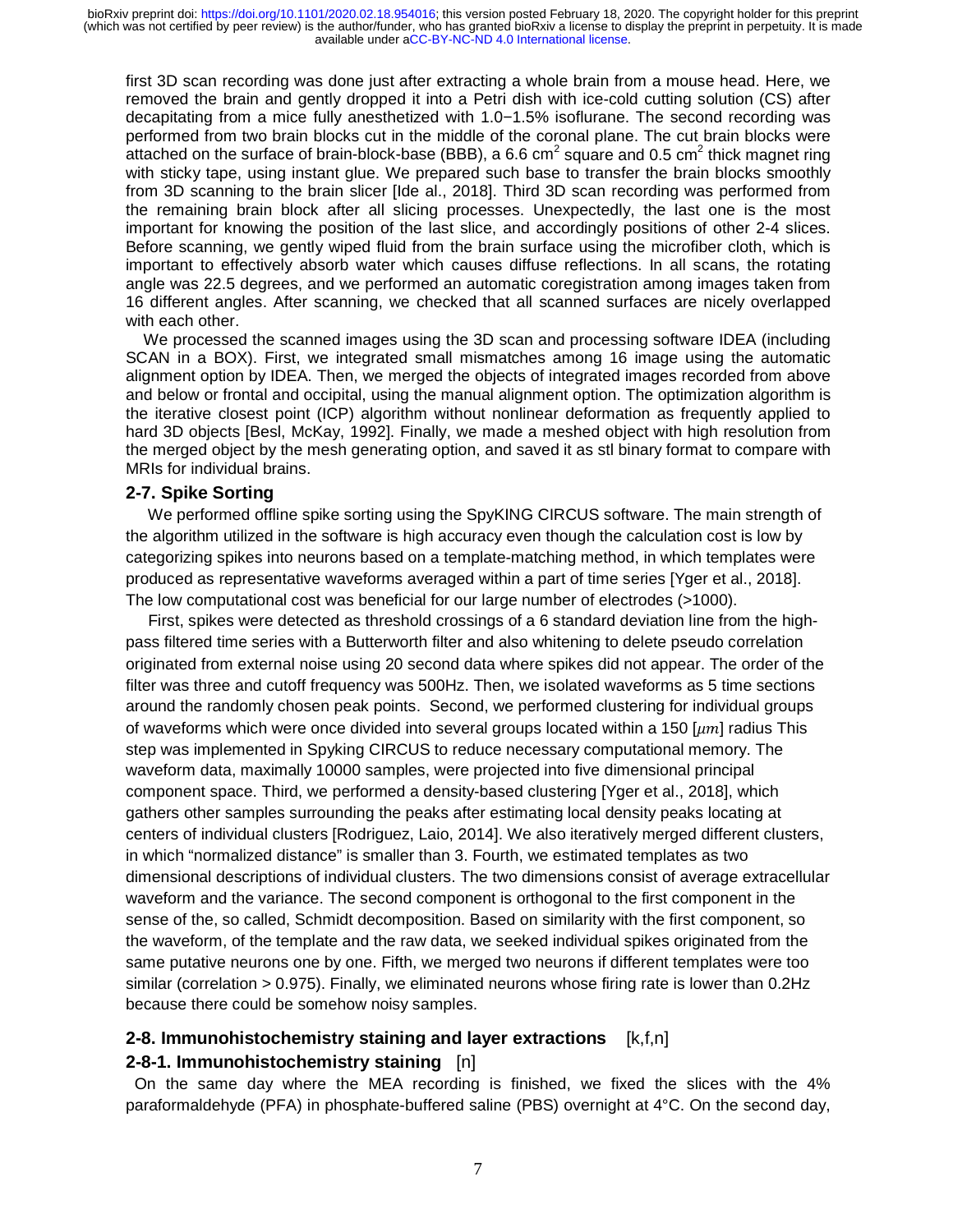we incubated it with antigen retrieval solution (10 mM sodium citrate, pH 6.0) for 20 min at 95~98°C after washing the slices 3 times with PBS for 5 min in total, and cooled it to the home temperature. Then, we prepared the blocking solution by adding 4% normal goat serum (NGS) and 0.5% octylphenol ethoxylate (Triton X-100) to the 1% Na bisulfite-Tris solution (pH 7.5). After washing the slices with 1% Na bisulfite in 50 mM Tris-buffered saline, we incubated the slices with the blocking solution for 2 hr at room temperature (20~25°C). We also prepared the primary antibody solution by adding 1% NGS and 0.5% Triton X-100 to the 1% Na bisulfite-Tris solution and diluting primary antibodies. Now, we incubated the slices with the primary antibody solution, consisting of 1:800 of mouse anti-GAD67 and 1:500 of rabbit anti-NeuN, overnight at 4°C. Please notice that this study used information only of NeuN staining. On the **third day**, we prepared the Tris-NaCl solution (8.5 g/L NaCl in 50 mM Tris-buffered saline, pH 7.5) and the secondary antibody solution by adding 3% NGS and 0.3% Triton X-100 to Tris-NaCl and diluted secondary antibodies, consisting of 1:500 of goat anti-mouse and 1:500 of goat anti-rabbit. Then, we washed the slices 3 times with the Tris-NaCl solution for 5 min in total and incubated it overnight at 4°C. On the **fourth day**, we washed the slices 4 times with the Tris-NaCl solution for 5 min in total. Then, we mounted the slices on slide, embedded with antifade reagent (SlowFade Gold; invitrogen), and enclosed with a coverslip, and recorded the distribution of cell bodies at a magnification of 10x from the slides using a fluorescence microscope (All-in-One Fluorescence Microscope BZ-X710; Keyence).

#### **2-8-2. Image processing for extracting layer categories** [t, n]

 We applied images processes consisting with four steps to the given fluorescent images: First, we extracted positions of cell bodies from original NeuN staining images. Second, we defined layers based on distribution densities of excitatory or inhibitory cell bodies. Third, we overlapped the layer divisions from staining data onto photo images taken just after MEA recordings. Fourth, we overlapped the MEA coordinates onto the photo image, and also gave layer categories for all electrically recorded neurons. Let me explain in more detail about the individual steps;

 As we mentioned, **the first step** detects cell positions from staining images. The imaging processes consists of the pre-processing to reduce noises, and the main detection processes. The noise reduction eliminates small masses of bright pixels after filling the gaps or holes generated by random noises. Then, we identified cell bodies' positions using Watershed algorithm. So, we first drew contour lines that gradually rise from the surfaces of cells toward the center of cells. Using the "height" given by the contour lines, we next detected boundaries between cells overlapping each other. Then, we could define centers of cells from the detected cells' external boundaries or regions.

 The following **second step** aims to draw boundaries of layers based on cells' density distributions from NeuN images. So, we first defined the density distribution by smoothing the distribution of cells as number of cells existing in 50×50 pixel regions. To define boundaries of layers, we once extended the curves corresponding with surface and bottom of the stained image to straight lines. Then, we sum the number of cells in the direction perpendicular to the cortical layer to obtain one curving line of cell density histogram. The cell density histogram typically shows three convex points and two concave points between the convex points commonly for all cortical samples [Fig. 1-c, bottom panel]. The first convex point counted from the cortical surface indicates the center of layer3, and the second convex point locates at the middle of layer 4, and the third convex point far from the cortical surface involved in the layer 6, and two concave points individually corresponds to the boundary between layer 2/3 and layer 4, and the middle point of the layer 5. So, we defined all boundaries as the following steps; First, between the cortical surface and the first convex point, we regarded the 1/3 from the cortical surface as the boundary between layer 1 and layer 2/3. Second, as mentioned, we defined the boundary between layer 2/3 and layer 4 at the concave point between the first and second convex point. Third, we defined the boundary between layer 4 and layer 5 at the middle between the second convex point and the second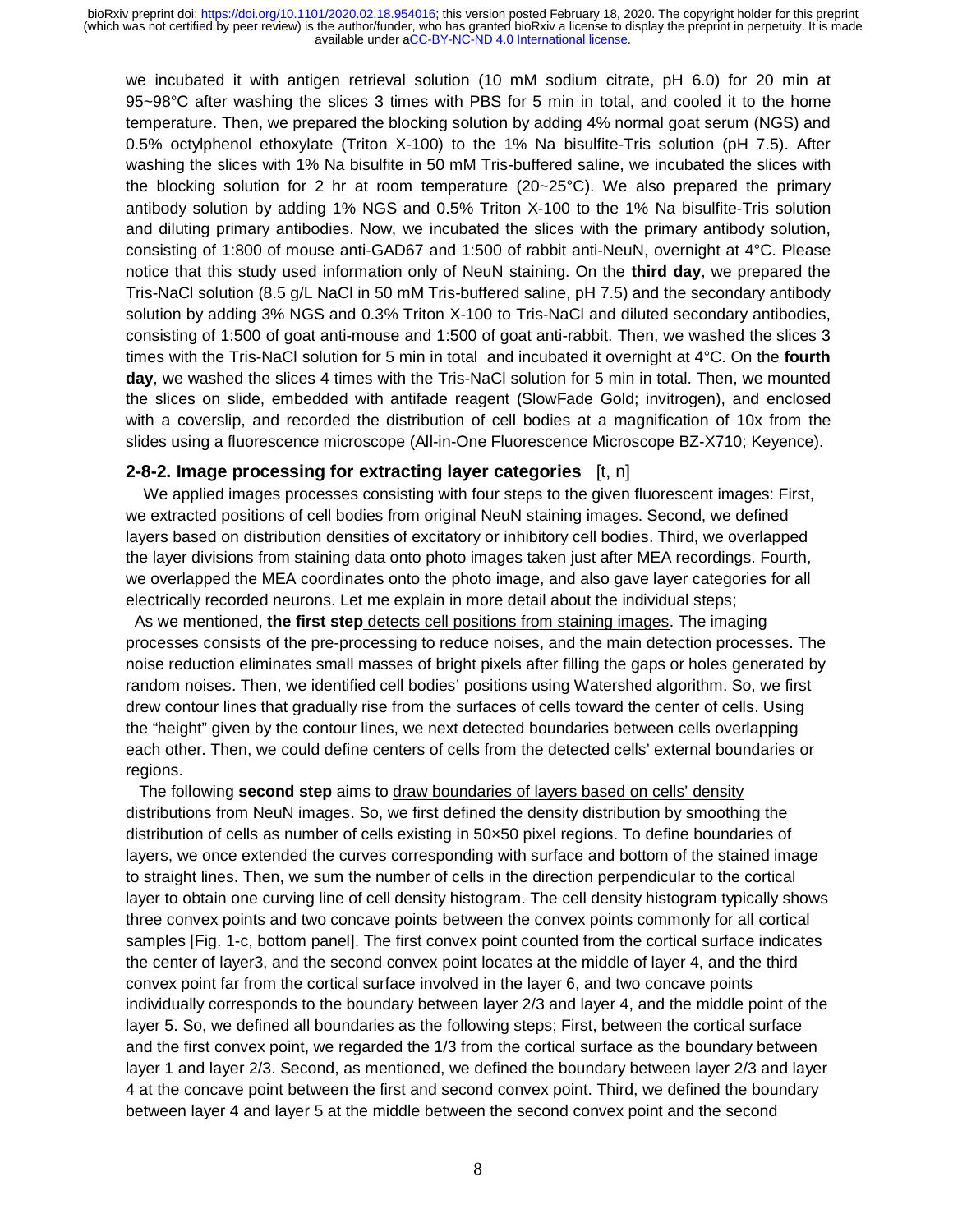concave point. Fourth, we defined the boundary between layer 5 and layer 6 at the middle between the second concave point and the third convex point [Fig. 1-c, bottom panel]. The produced boundary lines were mapped on the original staining images [Fig. 1-b].

Because we have a set of boundaries, as the third step, we needed to map the boundaries onto photo image taken just after the electrical recording [Fig. 1-d], and also onto the coordinate on the Multi-electrode array [Fig. 1-a]. We simply call the photo taken just after the electrical recording as non-stained image here.

 To overlap stained image and non-stained image, we selected common typical points for them (10 points on the cortical surface and 7 points on the bottom of cortex, and other maximally other typical points). By optimally mapping each other based on iterative closest point algorithm [Symon et al., 2001], we got a transformation matrix from the stained image to the non-stained image.

 The final **fourth step** is just to overlap non-stained image and MEA coordinates. So, we selected four corners in the non-stained image, and got the transformation matrix from the MEA coordinate to the non-stained image. Then, finally, all neurons estimated from the spike sorting process could be mapped onto the non-staining image, and they met with layer boundary coming from the stained image there [figure 1-d].

#### **2-9. Effective connectivity estimation**

 How to evaluate the causal influences among different variables beyond spurious correlations or confounding factors is a crucial issue [Okatan et al., 2005; Hlavackova, Schindler et al., 2007; Pillow et al., 2008; Gerhard et al., 2011]. We selected transfer entropy (TE) to quantify the causal influences because several previous studies have demonstrated its advantages both in terms of the theoretical formulation and regarding the requirements imposed by the physiological data [Lizier et al., 2008; Vicente et al., 2011; Wibral et al., 2013]. Past studies using Transfer Entropy have successfully demonstrated the structure-function relationship [Garofalo et al., 2009; Stetter et al., 2012; Honey et al., 2007 ; Ito et al., 2011 ], consistent topology with patch-clamp experiments and existence of hubs [Shimono, Beggs, 2014], and also a log-normal distribution of connectivity weights [Nigam et al., 2016]. analable under aCC-BY-NC-ND-4.0 International license.<br>
defined the boundary between layer 6 and dayer 6 and the middle between<br>
each of the boundary between layer 5 and tapping and line of the production<br>
and the form of



 **Figure 2 Effective connectivity definition:** (a) A raster plot of neuronal spikes given after spike sorting analysis. (b) zoomed-in view of a pair of neurons, I and J. The transfer entropy used in this study specifically quantifies information flow sent from neuron *J* to I that takes delay *d amount of time steps* for the signal transmission, after conditioning on the past activity of neuron *i* at time *t-1*. (c) Computing TE at different delay d, we can get a histogram of Transfer Entropy. To characterize the histogram in terms of strength and sharpness of connections, we characterized two variables shown in this panel. τ is 4 ms in this study. The value was selected as the standard deviation of all TE histograms. (d) The Strength and Sharpness are mapped onto the two dimensional space and we selected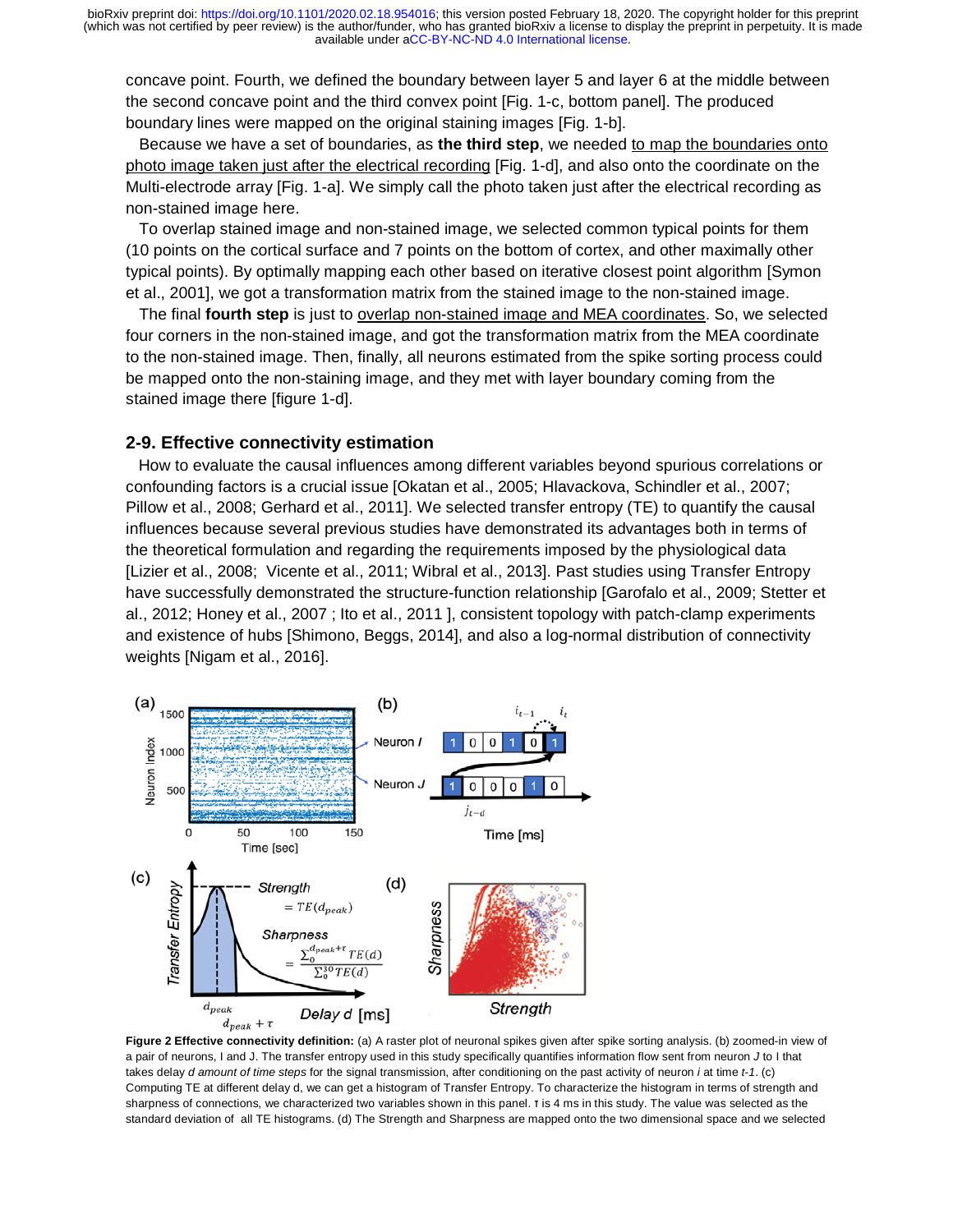connected pairs of neurons shown as **blue circles** by comparing with the distribution of shuffled spike data (red dots).

 TE is positive if including information about neuron J's spiking activity improves the prediction of neuron I's activity beyond the prediction based on neuron I's past alone (Fig. 2b). The equation for TE used in this study is expressed as:

$$
TE_{J \to I}(d) = \sum_{i_t, i_{t-1}, j_{t-d}} p(i_t, i_{t-1}, j_{t-d}) log \left( \frac{p(i_t | i_{t-1}, j_{t-d})}{p(i_t | i_{t-1})} \right)
$$
(1)

This equation quantifies the expected value of the local transfer entropy [Schreiber, 2000; Lizier<br>et al., 2008]  $log \left( \frac{p(i_t|i_{t-1},j_{t-d})}{p(i_t|i_{t-1})} \right)$  for all  $q(t)$ , and The variables *i* or *j* given the index of time t

and . The variables *i* or *j* given the index of time t express if the neuron *I* or *J* is active or not at a time bin, and the values are labeled 1 when they are spiking, and 0 when they are not spiking. The time bin sizes are selected as 1ms. The numerator inside of the logarithm expresses the probability of event  $i_t$  in neuron *I* conditioned on its own past and the event of the potentially presynaptic neuron J. The denominator of the potentially presynaptic neuron J. The denominator expresses the probability of event *it*, but conditioned only on its own past event . Schreiber introduced that the difference between these probabilities, as computed by the Kullback-Leibler divergence, which he called Transfer Entropy (1) [Schreiber, 2000], gives a quantity that estimates the information transfer from the source variable *J* to the target variable *I*. (Fig. 2b). Given that synaptic delays between cortical neurons could span several milliseconds [Bartho et al., 2004; Isomura et al., 2006], we adopted a version of TE that allows delays between neuron *I* and *J*. available under aCC-BY-NC-ND 4.0 International terms.<br> **EDE arises** or considerable under according to the distribution of such that is the set of the prediction of<br> **Information about neuron 1.5 spiking activity improves** 

 In the general case, we can include older past events of *i* and *j* in the conditional term as given in the original definition of TE [Schreiber, 2000]. This study used only one time step in the past of neuron *I* and one time step at time delay *d* from neuron *J*. This is because our past study demonstrated that the connectivity matrix produced from higher-order TE, which includes more past events, was very similar to that produced by first order TE, which includes only one time step [Shimono, Beggs, 2014; Nigam et al., 2016].

 Here the other terms were as defined in Equation (1). The histogram of TE between 2 neurons was plotted as a function of different delays *d*, which often showed a distinct peak (Fig. 2c). Please note that this delay is essential to determine the directionality of TE because it comes from the fact that the past of neuron J is used to predict the future of neuron I. Thus, connections will be directed from past to future. Besides, how strong and sharp the peak in the histogram is, becomes essential when determining if a direct causal influence through a synaptic connection exists from neuron J to neuron I or not. Therefore, we characterized the *Strength* as the peak value of TE, and the *Sharpness* with the following equation [Fig. 2-(b)]: tts ss e lift politis ssenderd and m ded ce

 $-$  --- (2)

 The Sharpness was previously called Coincidence index, however in this paper we use the term *Sharpness* in order to express the intuitive meaning more clearly (fig. 2-(c)). The time window for seeking a peak was 30 ms as the estimated time window for transmitting electrical signal in the spatial size of our recording brain regions [Mason et al., 1991; Swadlow, 1994]. We also used a value of  $\tau = 4$  ms, which is the standard deviation for all pairs of neurons. Our past studies selected connections having a strong and sharp peak in the TE histogram on the *Strength-Sharpness* space by comparing the raw connectivity matrix with connectivity matrices generated from shuffled data of spike sequences of presynaptic neurons within ±10ms (fig. 2-(d)) [Shimono, Beggs, 2014; Nigam et al. 2016; Timme et al., 2016]. The jittered data gives the baseline to define the bias-

adjusted strength of the connection more accurately according to  $I_{T_{j\to i}} = TE_{j\to i}^{raw} - TE_{j\to i}^{jit}$ . We simply call this value as strength in the following manuscript. These connectivities and strengths have been repeatedly evaluated by comparing with EPSPs measured in patch-clamp recordings [Shimono, Beggs, 2014, Nigam et al., 2016]. We extend the analyses further in order to also apply to inhibitory neurons in the following two subsections.

#### **2-10. Positive/negative sign estimation**

 Extending on past studies, we additionally calculated a new quantity, the sorted local transfer entropy (SLTE). The essence of SLTE is that it sorts the local transfer entropies [Lizier et al., 2008] according to their sign for different interactions. Local transfer entropy estimates the information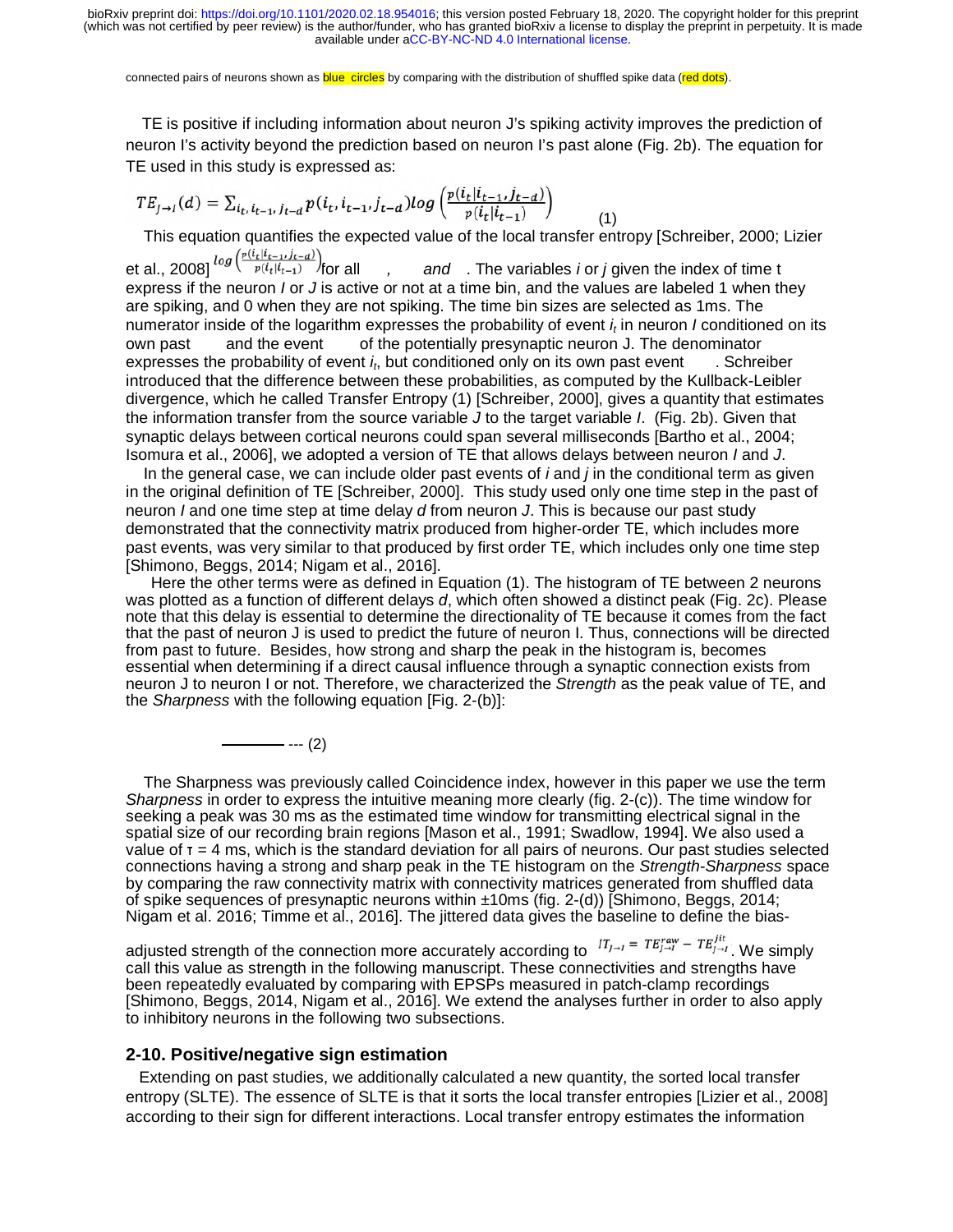transfer between two events, rather than two variables, so it can quantify how informative the event nt of a presynaptic spike is to the event of a postsynaptic spike. For excitatory interactions this yields a positive local transfer entropy, whereas for an inhibitory interaction this would yield a negative local transfer entropy. SLTE then specifically distinguishes between inhibitory influences from excitatory influences, by using a sorting method that takes into account the reversed signs of the local transfer entropies for the excitatory and inhibitory interactions [Goetz, Lai, 2019].

$$
SLTE_{J\to I}(d) = \sum_{i_t, i_{t-1}, j_{t-d}} p(i_t, i_{t-1}, j_{t-d}) (-1)^{(i_t - j_{t-d})} \log \left( \frac{p(i_t | i_{t-1}, j_{t-d})}{p(i_t | i_{t-1})} \right) \tag{3}
$$

SLTE is similar to the normal Transfer Entropy except that the local transfer entropies are weighted differently, according to the multiplier  $\blacksquare$ . For our case where  $i_t$  and  $j_{t-d}$  are 1 or 0, depending on whether the respective neuron's event is spiking or inactive, this multiplier becomes +1 when both *it* and *jt-d* have the same event and -1 when the events are different. This sorting rule then makes all terms in the sum of SLTE positive for excitatory interactions and negative for inhibitory interactions, where observing the same events (e.g. a postsynaptic spike at  $i=1$  that follows a presynaptic spike at  $j_{t-d}=1$  yields a positive local transfer and observing unequal events (e.g. a presynaptic spike at  $j_{td}=1$  not resulting in a postsynaptic spike at  $i_t=0$ ) yields a negative local transfer entropy for excitatory interactions. Similarly, for inhibitory interactions the situation is reversed, so that all terms in the sum of SLTE become negative with the sorting rule. Here, observing the same events (e.g. a postsynaptic spike at  $i = 1$  that follows a presynaptic spike at  $j_t$ *d=1*) yields a negative local transfer entropy, whereas observing unequal events (e.g. a presynaptic spike at  $j_{td}=1$  not resulting in a postsynaptic spike at  $j=0$  yields a positive local transfer entropy. available under [aCC-BY-NC-ND 4.0 International license.](http://creativecommons.org/licenses/by-nc-nd/4.0/)<br>
ts, rather than two variables, so it can quantify how informative the event<br>
the event of a postsynaptic splike. For excitatory interactions this yields<br>
tropy, whe

 Because we are interested in the time window where direct synaptical influences exist, we selected SLTE value at the time delay *d* when TE shows the peak value. We simply call the peak value of SLTE as *E-I bias* in the following sections. The *E-I bias* will hold the positive/negative sign coming from equation 3. Now, we can discriminate excitation or inhibition bias for individual connections in the two dimensional space of *Strength* (of TE) and *E-I bias* (of SLTE) (fig.3-(a), upper left panel). In order to define cell labels of excitatory or inhibitory *neurons* from signs given for individual *connections*, we plotted the average of the 1st-5th principal components and the average of the 6th-10th principal components of the *E-I bias* value among all output connections for individual all neurons in a two dimensional space, and categorized them into excitatory and inhibitory neurons by identifying their associated clusters. The averaging among several components helped to improve the signal-to-noise ratio, but the general trend was able to be captured even if we simply select the 1st and 2nd principal components, and the classification based on the axis of a single dimension of the sum of 1-10 components also provides almost the same result as the current two dimensional case. In the two dimensional space, especially, the cluster for excitatory neurons is prominent, so we selected the decision boundary which separates inhibitory neurons from excitatory neurons as a 2.5σ line from the center of the cluster for excitatory neurons.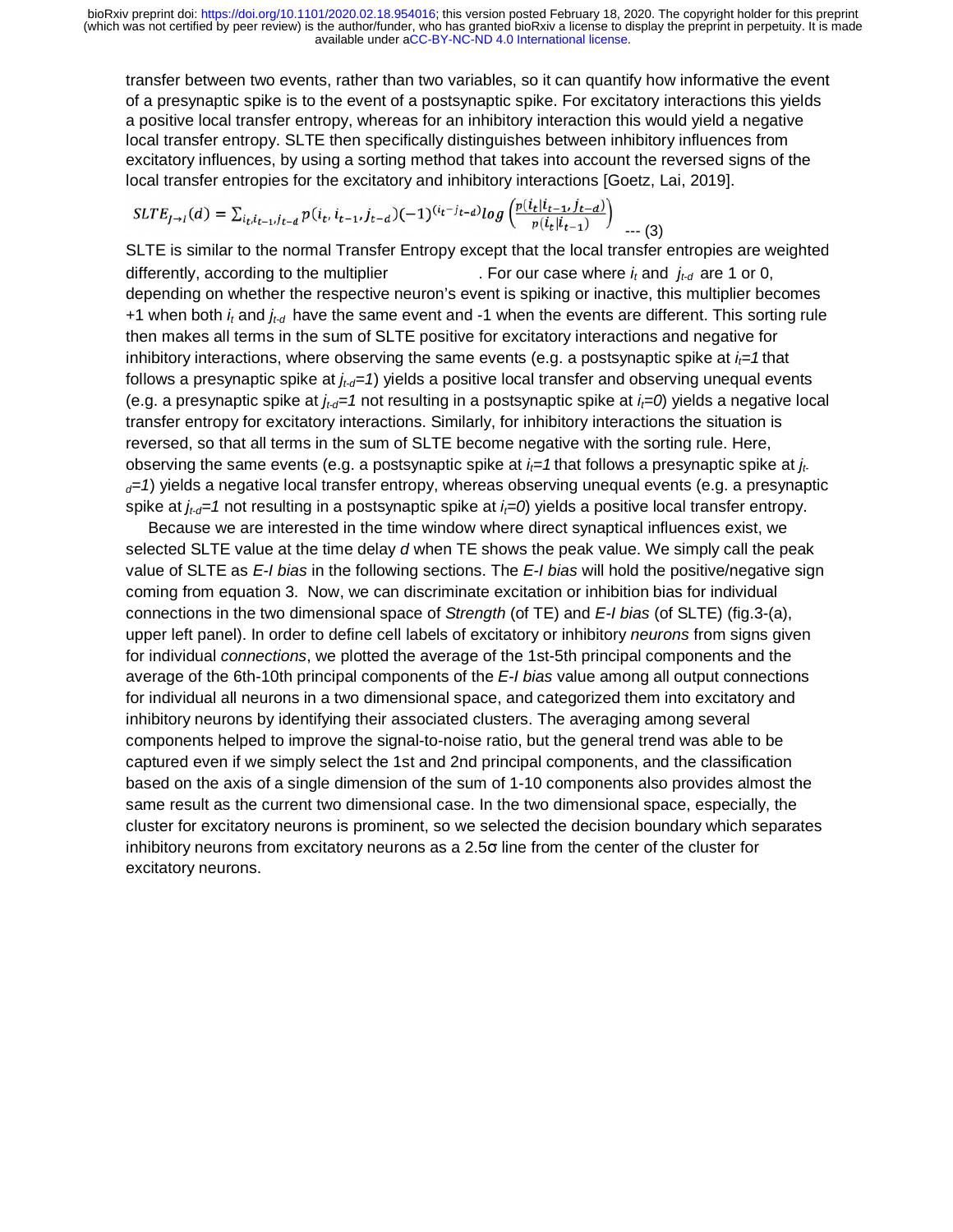

**Figure 3. Combinational process of cell categorization and connectivity estimation:** (a) and connectivity estimation (b): (a) The processing steps of cell categorization into excitatory and inhibitory neurons are listed as numbers here:  $\mathbb B$  First, we calculated E-I bias (SLTE at the delay where TE shows the peak value).  $\Box$  Then, we determined the sign, positive or negative by observing the clustered distributions in the two dimensional space of the 1st and the 2nd SLTEs ??principal components??. II We calculated Strength and Sharpness from the TE histogram according to the analysis scheme shown in figure 2-(c,d). II Finally, we separated the Strength and Sharpness matrices into excitatory and inhibitory groups based on the classification of step  $\mathbb B$ . (b) The cell categorization preceded the connectivity determination because we have to prepare the shuffled null data separately for excitatory and inhibitory synaptic connections to determine connected neuron pairs [Refer to Shimono, Beggs, 2014 for more detailed information]. We separately produced the connectivity matrix for excitatory and inhibitory neurons by selecting strong or sharp connections as compared with the null shuffled data.

#### **2-11. Defining sign and connectivity as a combination.**

 The methods described in previous subsections 2-9 and 2-10 enabled us to get inhibitory and excitatory labels from the *E-I bias* matrix and the connection patterns from the *Strength* and *Sharpness* quantities. Now, we need to ask how we can systematically combine these two procedures, the Connectivity estimation (strengths, connected or not) and sign estimation (positive or negative)? The key point is that the cell categorization is necessary to be performed before we procedures, the Connectivity estimation (strengths, connected or not) and sign estimation (positive<br>or negative)? The key point is that the cell categorization is necessary to be performed before we<br>determine the connecti data for excitatory and inhibitory synaptic connections. So, the starting steps **a** and **a** in Figure 3-(a) distance in Figure 3-(a) and a the Stream of the Stream of the Stream of the Stream of the Stream of the Stream of are purely taken for cell categorization, and the given cell categories are applied to the *Strength*, Sharpness matrices in the following step **n**. Finally, as mentioned in subsection 2-9, we selected connections holding a strong and sharp peak in the TE histogram on the *Strength-Sharpness* space separately for excitatory and inhibitory connections (fig. 3-(b)). We generated 100 shuffled data by jittering spikes uniformly within a 19ms time window around the original time step when spikes existed. Here, notice that the sizes of the shuffling windows 19ms are the same among excitatory and inhibitory neuron groups. For the detailed individual procedures of cell categorization and the connectivity estimation, refer to the previous subsections 2-10 and 2-9 respectively.

#### **2-12. Graph theoretical analyses**

 The estimation of connectivity matrix is not the final destination. The estimation was prepared to effectively untangle the complex web of interactions among huge numbers of neurons. This study specifically tries to understand the mechanism of how inhibitory neurons are able to maintain a relatively stronger influence in the microconnectome than excitatory neurons even though relative numbers of inhibitory neurons are much smaller than excitatory neurons. So, we should quantify the relative importance of individual neurons based on their functional connectivity pattern. We regard individual neurons as nodes, which equally include both excitatory and inhibitory neurons, and also regard a bundle of synaptic connections connecting a pair of nodes as links. Notice that in our study we could define directions for all individual links. Let us explain the basic network properties based on these components. The first step and the most naive evaluation of networks is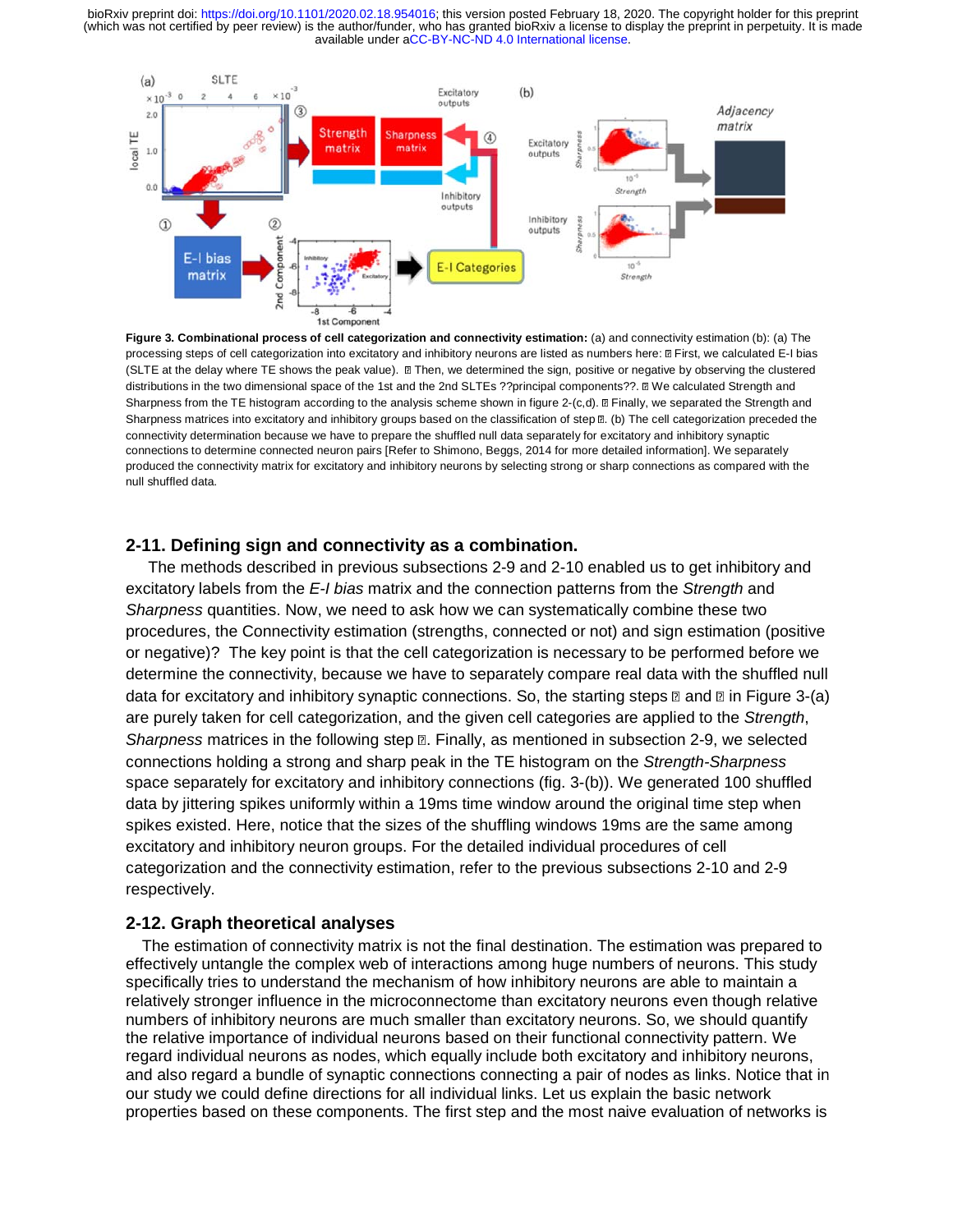degree or connectivity strengths, and the following second and third steps are quantifications of influences of individual nodes based on centrality and controllability respectively.

#### **2-12-1. Degree**

 The degree tells how many connections extend around individual nodes. Degree can be categorized into in-degree and out-degree, which respectively express the numbers of input and output links directly connecting with individual nodes. So, the expression of in-degree and out-degree for a connectivity matrix are total number of input connections and total number of output connections by regarding matrix as a binary matrix. Histograms of input/output degrees are the key factor to know if there are hubs that have clearly more connections than other nodes [fig. 4-(a)].



**Figure 4. A schematic figure showing an example of network variables in a directed connectivity:** (a) Out-degree or in-degree expresses how many links connect from or to a specific node respectively, shown as thick lines surrounding node v2. (b) An example of subsets of nodes extracted with a K-Core centrality algorithm. The stepwisely extracted subsets of nodes were surrounded by relatively smaller circles. (c) Here, an example feedback vertex set (FVS), nodes v2 and v7, are marked with gray color. FVSs like this example expresses how many links connect from or to a specific node respectively, shown as thick lines surrounding node v2. (b) An example of<br>subsets of nodes extracted with a K-Core centrality algorithm. The stepwisely extracted If we remove incoming links to FVSs, all cycles included in the connectivity pattern disappear. This property represents that v2 and v7 are an example of FVSs in the system. The minimum number of nodes ?that are? FVSs in this example is 2. Therefore, v2 and v7 are also an example of minimum feedback vertex set (MFVS).

#### **2-12-2. Evaluation of centralities with K-Core centrality**

 Broadly speaking, degree can be categorized as a kind of centrality measure, and the highly connected and well centralized specificity of hubs should be characterized based on many centrality measures. Here, we used two representative centrality measures. The first measure is K-- Core centrality, which extracts the core, so subset of nodes, of more highly connected nodes than a threshold degree, and the evaluation of degree is stepwisely performed after peeling off lower degree nodes than the (k-1) [fig. 4-(b)]. Highly connected and highly central nodes will be simply called hubs.

## **2-12-3. Evaluation of Controllability via Feedback Vertex Set (FVS)**

 This subsection introduces our method for analyzing the architecture of effective networks from a viewpoint of *controllability*, more accurately speaking *structural controllability*. Here, controllability a viewpoint of *controllability*, more accurately speaking *structural controllability*. Here, controllability<br>expresses the ability that we are able to guide a system from any initial state to any desired state in a finite time interval by stimulating *driver nodes*, which are nodes to whom external control inputs are directly given. Specifically, structural controllability focuses on the controllability of a given system characterized only with information of its static (or structural) architecture [Lin, 1974]; This approach held superiority to discussing whether a system is controllable for almost all parameters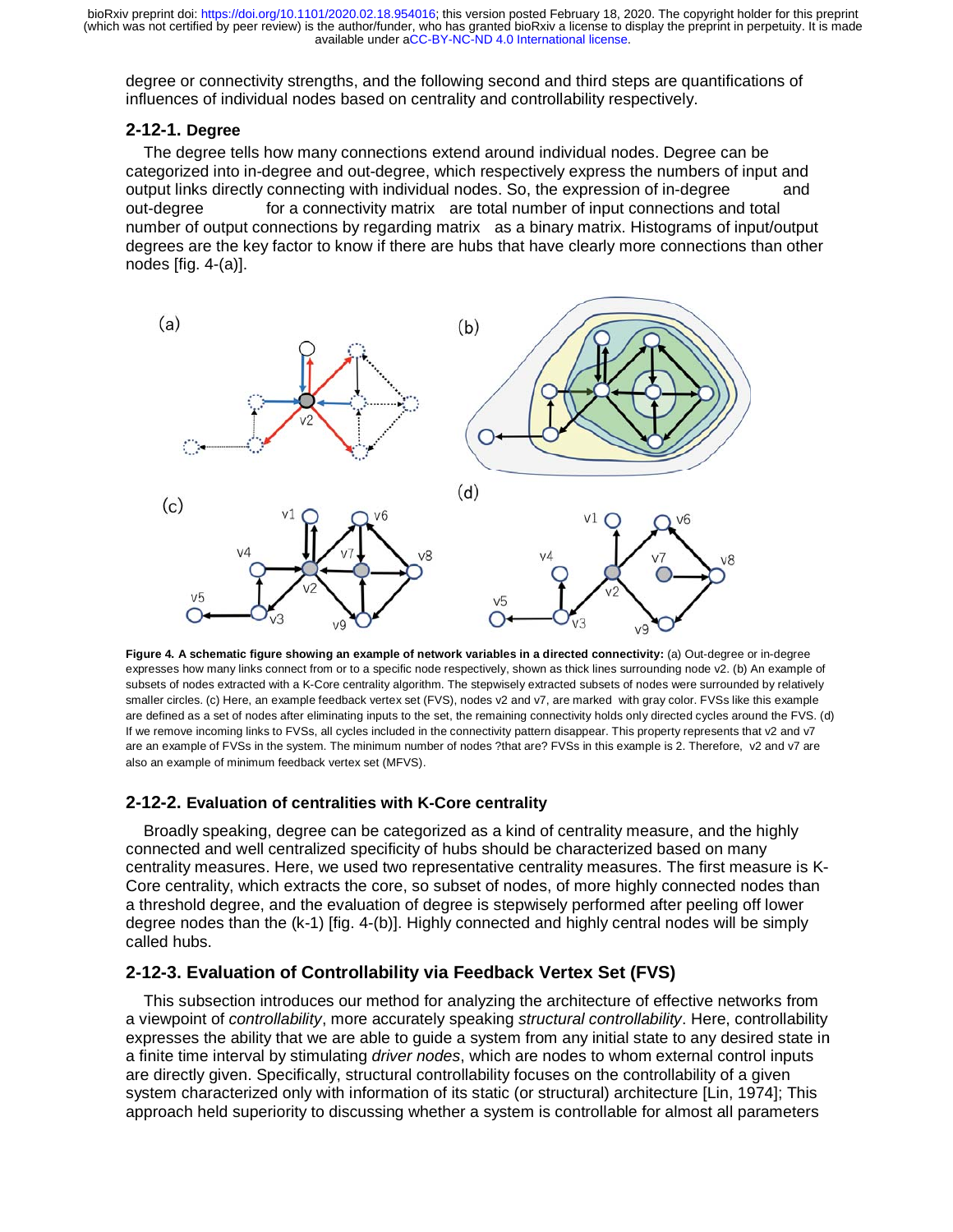without knowing all parameters beyond the common problem that traditional control theory has often failed to identify parameters (e.g., coefficients) because of the property that traditional theories have utilized differential (or difference) equations to describe dynamics of the system.

 Liu et al. (2011) recently introduced the concept of *structural controllability* into the research field of complex networks [Liu, et al., 2001], and many relating questions have been asked in applications of *structural controllability* for network systems; One key question there is how to select the minimum number of *driver nodes* to structurally control the whole system because it is realistically difficult that we simultaneously control a huge number of nodes by direct inputs to all of them.

 In many cases this selection problem could be reduced to a graph theoretical problem, represented by approaches based on three characteristics: (i) maximum matching (MM) [Liu, et al., 2001], (ii) minimum dominating set (MDS) [Nacher, T. Akutsu, 2017], and (iii) feedback vertex set (FVS) [Akutsu, et al., 1998; Mochizuki et al., 2013]. Each model has some limitations. For example, controlling the targets for MM is limited to linear systems.

MDS usually requires several or more high degree nodes in order to control the system using only a small number of driver nodes.

 The target (desired) states of FVS should be (statically or periodically) stable. The hidden dynamics of neurons behind the connectivity matrix show strong non-linearity, and also do not have many high degree nodes because long-tailed distribution could be observed. So, we adopted the FVS-based approach here.

 Now, let's see the example shown in figure 4-(c), and imagine the situation when we cut all links incoming to nodes v2 and v7 from the original connectivity pattern (fig. 4-d). Then, you will realize that the remaining connectivity will lose all *directed cycles*, *which* are closed loops or cycles created by connecting directed links in series (Fig. 4-d). Such a subset of nodes like the set of {v2,v7} are called *feedback vertex sets* (FVSs).

 About the situation of figure 4-f, you will also realize that all other nodes are located "downstream" of FVSs (like {v2,v7}). This relative position of FVSs says that, when we control the value of FVSs as constant, the dynamics of the other nodes will also become sequentially entrained into one stable state after passing a long enough time interval. This property suggests that we can use FVS as a *driver node set* if the desired state is a steady state. Even for the case of figure 4-(d) when the cut links still remain, we will be able to control the state into a set of periodic states. So, FVSs can play the role of a *driver node set* even when the desired state is a set of attractors.

 Remember that the current target is to seek the minimum combination of *driver nodes*. So, we specifically want to seek the smallest FVSs, consisting of the minimum number of nodes, which is called *minimum feedback vertex sets* (MFVSs). Because we would generally not try to drive a system to non-steady states, it is a realistic demand that we seek MFVS, as a minimum size driver node set. The FVS-based approach can be also applied to wider classes of non-linear systems as well as linear systems [Mochizuki et al., 2013]. Furthermore, the FVS-based approach was applied to the analyses of gene regulatory networks [Mochizuki et al., 2013; Zanude et al. 2017] and signaling pathways [Bao et al., 2018], and the results suggest that nodes in MFVS or nearly minimum feedback sets often correspond to genes or proteins playing important biological roles.

 Here, we should notice that MFVS is not necessarily unique; For example, the set of {v2,v8} is also a MFVS. So, we would be better to categorize nodes that are part of MFVSs into two groups, one group is nodes participating in all MFVSs [Bao et al., 2018], and another group is nodes participating in one of the MFVSs but not in all of them. These are called *critical and intermittent*  nodes respectively, and the remaining nodes are called *redundant* nodes [Jia et al., 2013]. In the example shown in figure 4-d, v2 is the only one *critical* node by chance, v7, v8, v9 are *intermittent* nodes, and others are *redundant* nodes.

 Currently, it is known that the computation of a MFVS is NP-hard, which implies that it is not plausible that there exist theoretically efficient algorithms for finding a MFVS. However, it is possible in practice to compute an MFVS for up to moderate size networks using Integer Linear Programming (ILP). We employed this simple ILP formalization to compute MFVSs and types of nodes, using IBM ILOG CPLEX as a solver for ILP.

## **3. Results**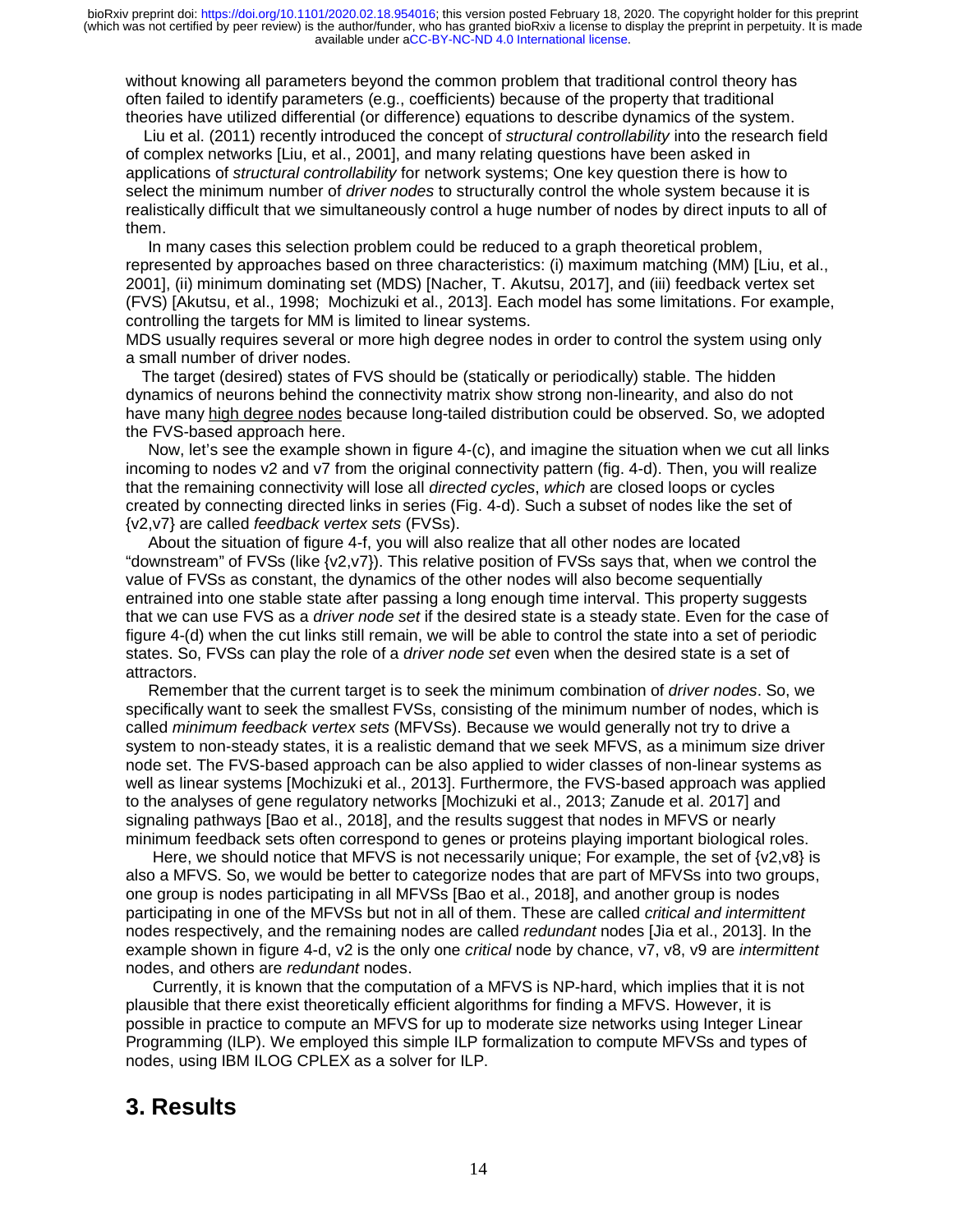## **3-1. Basic properties**

 First, we observed the histograms of degrees, number of connections, of individual neurons for the excitatory and inhibitory cases. Figure 5-a shows the histogram on a log-log space. The result shows that the degree histogram follows a long-tailed form and that there are hubs, nodes having exponentially more numbers of connections than others, not only for excitatory neurons but also for inhibitory neurons [fig. 5-a]. The existence of hubs for excitatory effective connectivity had been already reported in our past studies [Shimono, Beggs, 2014].

 Second, we started to observe the rules the activities of excitatory and inhibitory neurons follow. Their firing rates approximately followed log-normal distributions. Although the log-normal distribution of the firing rate among excitatory neurons is a relatively well-known basic property, the log-normal rule of firing rate among inhibitory neurons is not well-established yet. As a similar aspect in terms of log-normal rule, we observed the distributions of connectivity strengths of effective networks [Nigam et al., 2014]. This study revealed that the connectivity strengths not only among excitatory connections but also among inhibitory connections follow a log-normal rule [fig. 5-d]. The relative ratio of numbers of excitatory neurons was around 90% [fig.5-c].



**Figure 5. Basic properties of neuronal networks:** (a) shows the degree histogram, so histogram of number of connections. The solid line and dotted line show results for out degree and in degree for all neurons respectively. (b) shows histograms of firing rate for excitatory neurons (solid line) and inhibitory neurons (dotted line). (c) The main bar graph shows the total number of identified excitatory and inhibitory neurons. The inserted pie chart shows the relative ratio of their numbers. (d) shows histograms of connection strengths for excitatory neurons (solid line) and inhibitory neurons (dotted line). The x-axis of panels (a), (b) and (d) are log scale with base 10.

## **3-2. Estimations of influential neurons based on centrality [k]**

 Because we could find exceptionally high degree nodes in the system, we wanted to evaluate the influence of individual nodes. The first step to quantify their influence is to evaluate how central the position of the individual neurons are. To characterize such centrality of individual neurons, we adopted K-core centrality here [Fig. 6]. Then, we could observe that the averaged values of K-core centrality of inhibitory neurons are higher than ones of excitatory neurons for all data samples for all 7 cortical slices [Fig. 6-a]. The superiority of inhibitory neurons in terms of centrality could be especially observed in deeper layers, so layers 4-6 [Fig. 6-b].

 In summary, we found that influential neurons in terms of centrality are inhibitory cells, and that such highly influential inhibitory neurons are mainly observed in deep layers, 4-6 layers, and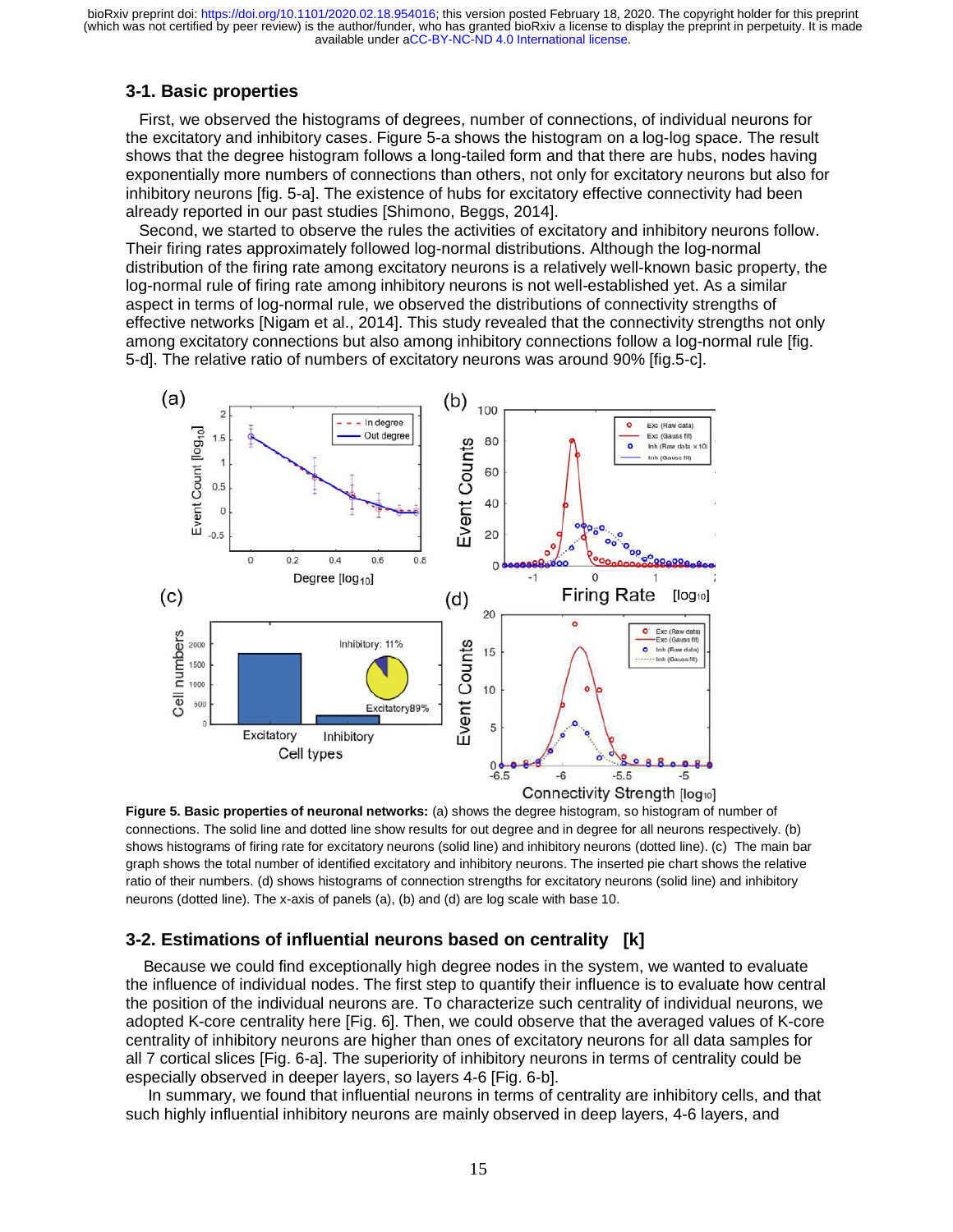(which was not certified by peer review) is the author/funder, who has granted bioRxiv a license to display the preprint in perpetuity. It is made available under aCC-BY-NC-ND 4.0 International license. bioRxiv preprint doi: [https://doi.org/10.1101/2020.02.18.954016;](https://doi.org/10.1101/2020.02.18.954016) this version posted February 18, 2020. The copyright holder for this preprint

especially layer 6 showed a significant difference.



**Fig. 6. E/I cell category and K core centralities:** (a) shows the difference of averaged K core values for all excitatory and inhibitory neurons. The error bars and circles correspond with the variety among 7 cortical slices. They showed significant difference (Wilcoxon paired test; p<0.05). (b) shows the difference of averaged K core values for excitatory and inhibitory neurons within individual layers. The left and right bars for individual layers correspond with excitatory and inhibitory neurons respectively.

#### **3-3. Estimations of influential neurons based on FVS**

 We also quantified the influence of neurons based on their ability to control other neurons based on FVS. The main result is shown in figure 7. We could find the relative influence of inhibitory neurons as significantly stronger than excitatory neurons (p<0.05; Wilcoxon paired test). Additionally, we also observed the FVS values between excitatory and inhibitory neurons separately among different layers. Then, we could find the superiority of inhibitory neurons at deep layers (layers 4-6) and especially could find a significant difference at layer 6. available under [aCC-BY-NC-ND 4.0 International license.](http://creativecommons.org/licenses/by-nc-nd/4.0/)<br>
a significant difference.<br>
<br> **a** consider a consider the consideration of the consideration of the consideration of the consideration of the constant<br>
were centralit

 Finally, we compared the relative commonality between FVS neurons and neurons holding high K Core centralities, and could find the significant statistical inter-dependency between these two types of influential neuron pools.



**Fig. 7. E/I cell category and FVS:** (a) shows the difference of Ratio of number of FVS within excitatory or inhibitory neuron pools in the same manner as figure 6-(a). The E/I difference also showed significant difference (Wilcoxon paired test; p<0.05). (b) shows that while Layers 1 to 5 didn't have any significant difference in the ratio of FVSs among excitatory and inhibitory neurons, we could find significantly more inhibitory FVSs in Layer 6.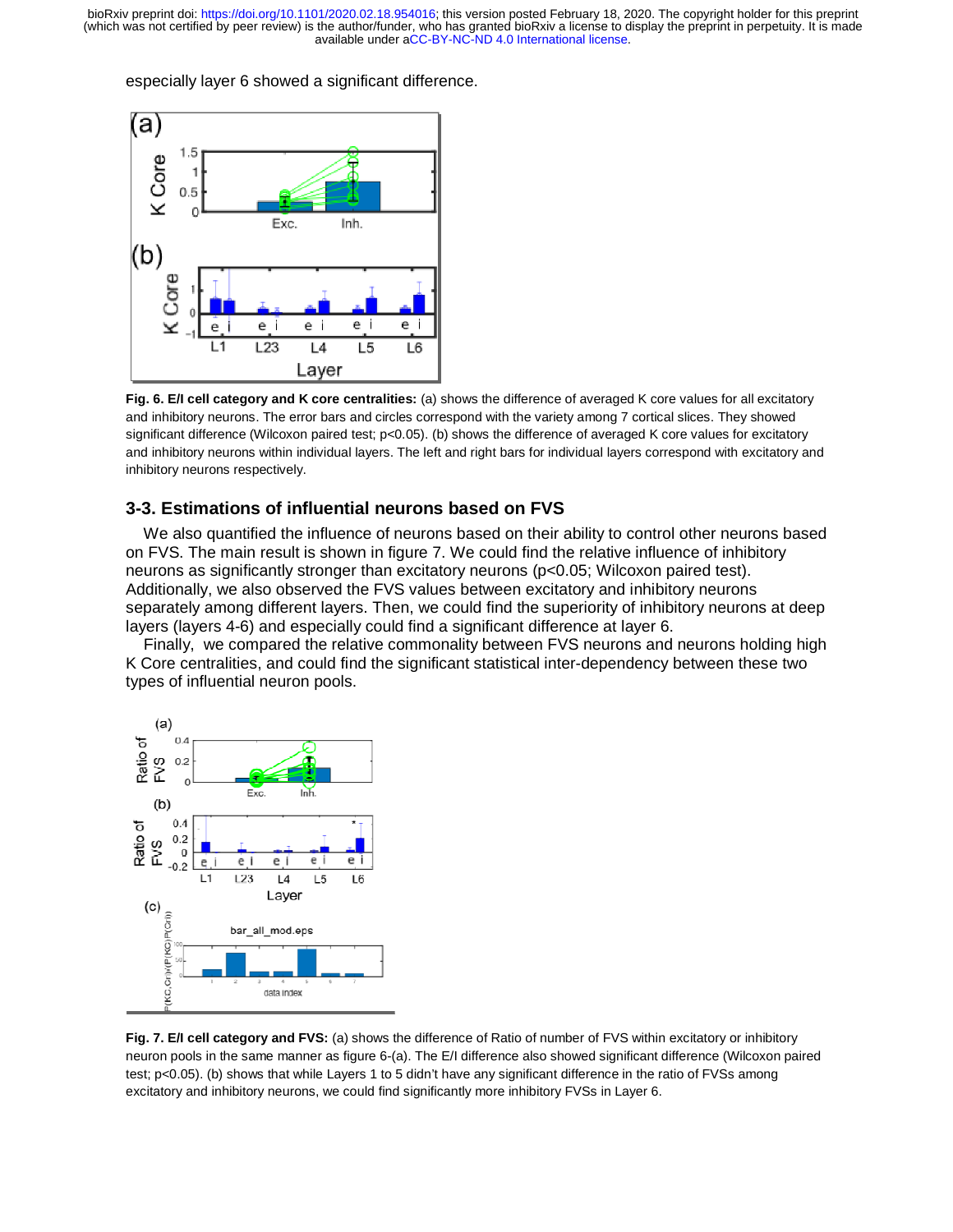# **4. Discussion**

### **4-1. Brief summary**

 The brain is a highly non-uniform network system. We sought to answer how inhibitory neurons are able to keep the balance against excitatory neurons, which are more abundant than inhibitory neurons by seeing the neuronal network as a non-uniform network system. This study has tried to move forward to reveal how the stronger influence of inhibitory neurons is supported within the network topology of functional interactions among ~1000 neurons beyond simple differences such as among firing rates.

## **4-2. Log-normal rules**

 First, we started to observe the difference of firing rate and connectivity strengths of effective connectivity between excitatory and inhibitory neurons. These parameters were previously observed only for excitatory neurons [Shimono, Beggs, 2014; Nigam et al., 2015]. In this study we tried to add more information by separately observing excitatory and inhibitory neurons. We could observe that the firing rate in inhibitory neurons is higher than excitatory neurons, as known before. Additionally, we could commonly observe log-normal like distributions of firing rate and connectivity strengths for inhibitory neurons. Past computational simulation study demonstrated that a Hebbian learning rule can produce the situation where both firing rate and connectivity intensity show lognormal distributions [Koulakov et al., 2009]. However, the experimental tests for inhibitory neurons have been few. A simple mechanism causing the phenomenon that effective connectivities obey log-normal distribution might be that the underlying "structural" connectivity strengths, reflecting the spine sizes, obey a multiplicative rule [Loewenstein et al., 2011]. However, more study will be still necessary to clarify relationships between spine sizes and strengths of effective connectivity in the future.

 In summary, the finding that inhibitory neurons obey log-normal rule hasn't been wellestablished. Our finding is new and provides several suggestions. But, we started to ask more questions about the relative positions of E/I neurons in the network topology.

#### **4-3. Influence of neurons in terms of Centrality and Controlling ability**

 When we observe the histograms of link numbers of individual neurons, so degree histograms, we see that they are long-tailed. From this point, past study demonstrated that there are hubs among excitatory neurons [Roxin et al., 2008; Shimono, Beggs, 2014], and rich club organization [Nigam et al., 2016]. This study additionally demonstrated that there are hubs even if we include inhibitory neurons in the effective networks. From the basic observations, we moved the main focus on the difference of relative positions of inhibitory and excitatory neurons in the effective networks, and we quantified the relative difference of influence of inhibitory and excitatory neurons according to how central these neurons are located. We could observe that inhibitory neurons take more central positions than excitatory neurons in terms of K-Core centrality. Additionally, we could find that the significantly more central property of inhibitory neurons than excitatory neurons could be observed in deep cortical layers by combinational evaluations of the effective networks with NeuN immunochemistry staining.

 Besides, we also tried to extract the most "influential" neurons in terms of their controlling ability of other neurons by extracting the minimum combination of Feedback Vertecs. Then, we could consistently observe the stronger controlling ability of inhibitory neurons compared to excitatory neurons, and interestingly, again the influential inhibitory neurons are selectively located in deep cortical layers. This result also suggests that, if we want to effectively regulate the behavior of a neuronal system, stimulation of inhibitory neurons might be more influential than excitatory neurons.

 In summary, we could reveal that inhibitory neurons not only are located at more central positions than excitatory neurons, but also have higher controlling ability of the entire network dynamics in local cortical neuronal circuits, in terms of FVSs. So, inhibitory neurons play a role of a central controlling regulator.

## **4-4. Final remarks**

 The Brain consists of a huge number of components, neurons, and their connections are intertwined with each other in a very complex manner. In order to understand the system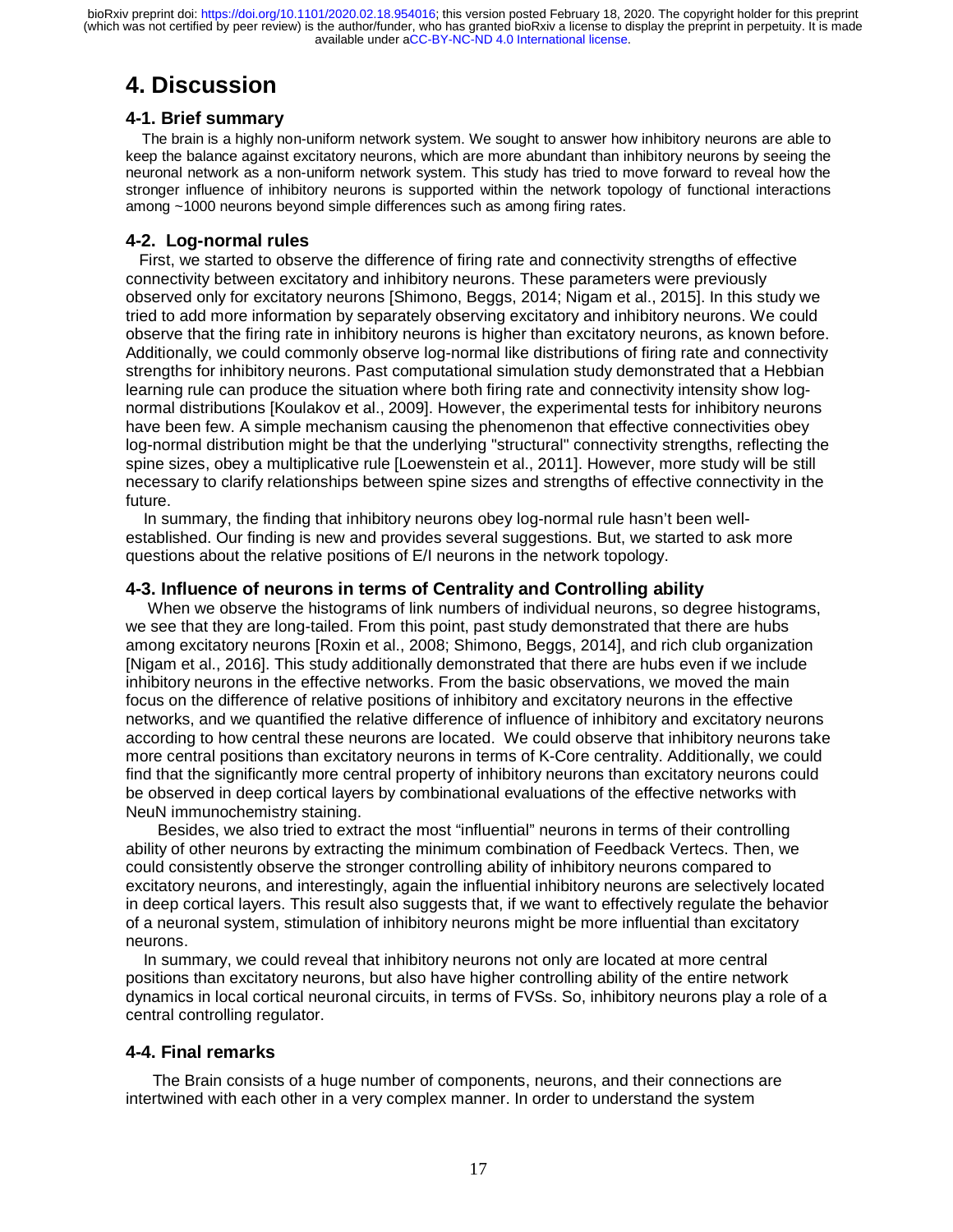properties, we need to unwind the complex connectivity. This study asked how inhibitory neurons play different roles than excitatory neurons and keep balance with them, and we find the specific characteristics of inhibitory neurons in terms of centrality and controlling ability of other neurons. We also find that such highly central and controller inhibitory neurons are selectively located at deep layers. This statement is very simple, but it was achieved by utilizing cutting-edge recording technology, and sophisticated accumulations of analysis methods. This finding and research approach will develop many related studies on various cell categories, brain regions, disease states, animal species and so on, and also provide good constraints to develop realistic computational models in the near future.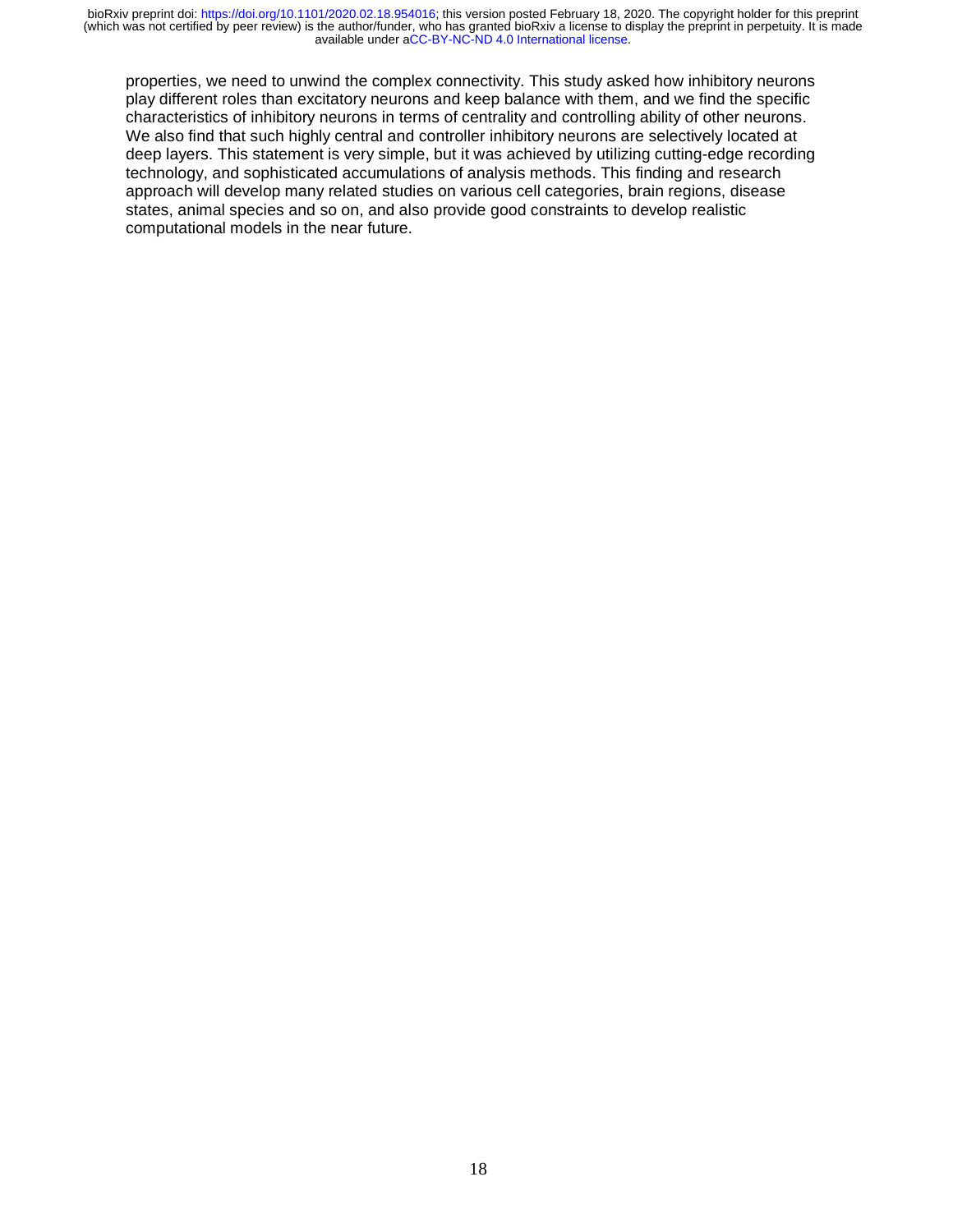## **References**

Aertsen AM, Gerstein GL, Habib MK, Palm G (1989) Dynamics of neuronal firing correlation: modulation of effective connectivity. *Journal of neurophysiology*, 61.5: 900-917.

Akutsu T, Kuhara S, Maruyama O, Miyano S (1998) A system for identifying genetic networks from gene expression patterns produced by gene disruptions and overexpressions. *Genome Informatics*, *9*: 151-160.

Batagelj V, Zaversnik M (2003) An O (m) algorithm for cores decomposition of networks. Advances in Data Analysis and Classification, 5, 2: 129-145

Bao Y, Hayashida M, Liu P. Ishitsuka M, Nacher JC,Akutsu T (2018) Analysis of critical and redundant vertices in controlling directed complex networks using feedback vertex sets. *Journal of Computational Biology*, *25*(10), 1071-1090.

Barthó P, Hirase H, Monconduit L, Zugaro M, Harris KD, Buzsáki G (2004) Characterization of neocortical principal cells and interneurons by network interactions and extracellular features. *Journal of neurophysiology*, *92*(1), 600-608.

Besl, Paul J, Neil D, McKay(1992) Method for registration of 3-D shapes. *Sensor fusion IV: control paradigms and data structures*. Vol. 1611. International Society for Optics and Photonics, 1992.

Bonifazi P, Goldin M, Picardo MA, Jorquera I, Cattani A, Bianconi G, Cossart R (2009) GABAergic hub neurons orchestrate synchrony in developing hippocampal networks. *Science*, *326*(5958), 1419-1424.

Bullmore Ed, Olaf Sporns (2009) Complex brain networks: graph theoretical analysis of structural and functional systems. *Nature reviews neuroscience* 10.3 : 186.

Buzsáki G, Mizuseki K (2014) The log-dynamic brain: how skewed distributions affect network operations. *Nature Reviews Neuroscience*, *15*(4), 264-278.

Bock DD, Lee WCA, Kerlin A M, Andermann ML, Hood G, Wetzel A W, Reid RC (2011) Network anatomy and in vivo physiology of visual cortical neurons. *Nature*, *471*(7337), 177.

Freeman L (1977) A set of measures of centrality based on betweenness. Sociometry. 40 (1): 35–41. doi:10.2307/3033543. JSTOR 3033543.

Friston KJ (1994) Functional and effective connectivity in neuroimaging: a synthesis. *Human brain mapping*, *2*(1

Friston KJ (1994) Functional and effective connectivity in neuroimaging: a synthesis. *Human brain mapping*, 2(1-2), 56-78.<br>Garofalo M, Nieus T, Massobrio P, Martinoia S (2009) Evaluation of the performance of information correlation to estimate the functional connectivity in cortical networks. *PloS one*, *4*(8), e6482.

Gerhard F, Pipa G, Lima B, Neuenschwander S, Gerstner W (2011) Extraction of network topology from multi-electrode recordings: is there a small-world effect?. *Frontiers in computational neuroscience*, *5*, 4.

Goetze F, Lai PY (2019) Reconstructing positive and negative couplings in Ising spin networks by sorted local transfer entropy. *Physical Review E*, *100*(1), 012121.

Hlavackova -in time series analysis. Phys Rep 441:1– 46. CrossRef Hlavackova´-Schindler K, Palusč M, Vejmelka M, Bhattacharya J (2007) Cau- sality detection based on information-theoretic approaches

Honey CJ, Kotter R, Breakspear M, Sporns O (2007) Network structure of cerebral cortex shapes functional connectivity on multiple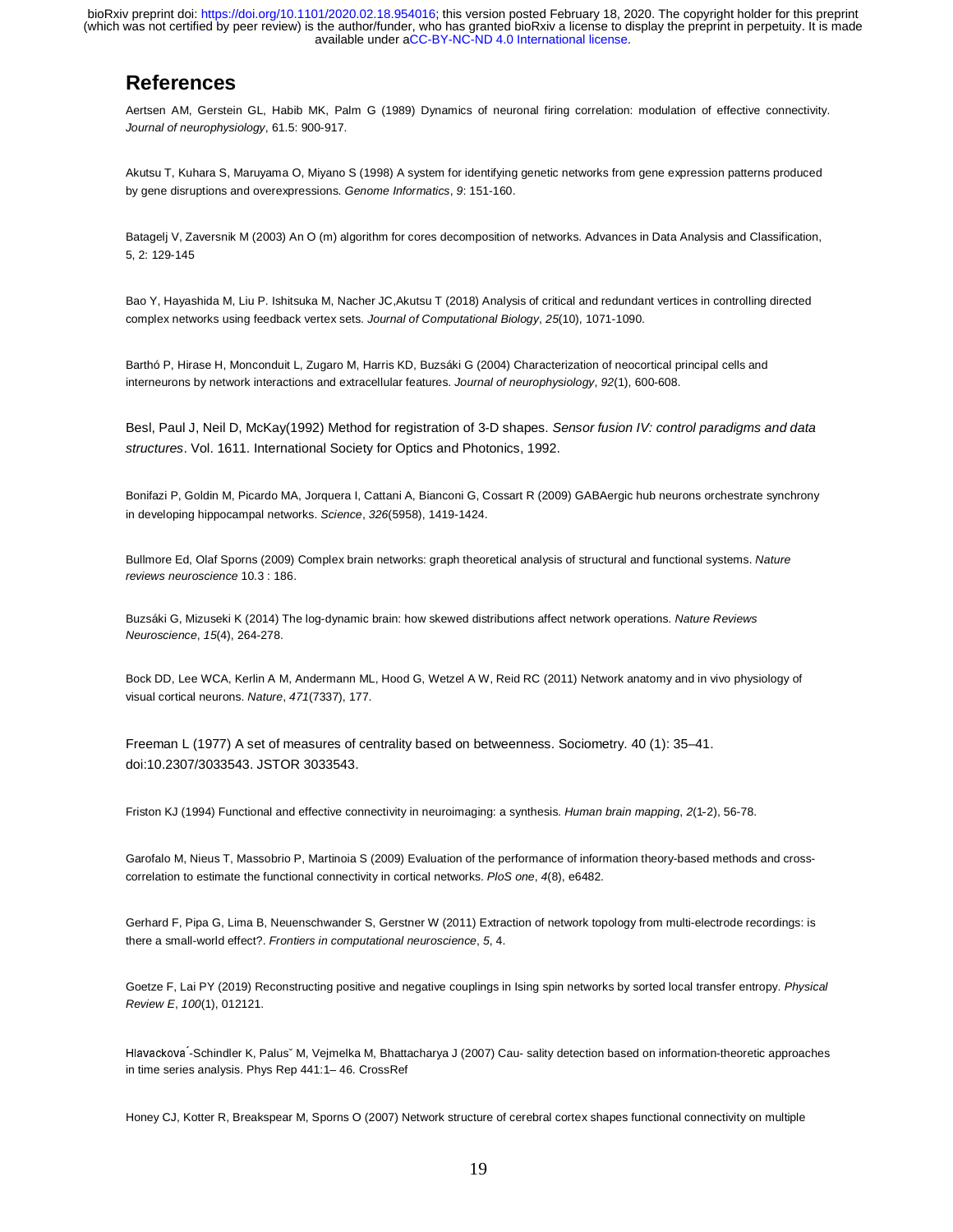time scales. Proceedings of the National Academy of Sciences 104: 10240–10245

Ide S, Kajiwara M, Imai H, Shimono M (2019) 3D Scanning Technology Bridging Microcircuits and Macroscale Brain Images in 3D Novel Embedding Overlapping Protocol. *Journal of visualized experiments: JoVE*, (147).

Ito S, Hansen ME, Heiland R, Lumsdaine A, Litke AM, et al. (2011) Extending transfer entropy improves identification of effective connectivity in a spiking cortical network model. PloS One. pp. e27431.

Jia T, Liu YY, Csóka E, Pósfai M, Slotine JJ, Barabási AL (2013) Emergence of bimodality in controlling complex networks. *Nature communications*, *4*, 2002.

Jorge GTZ, Gang Y, Reka A (2017) Structure-based control of complex networks with nonlinear dynamics, *Proceedings of the National Academy of Sciences USA,* 114(28): 7234–7239.

Kaiser M,Hilgetag CC (2006) Nonoptimal component placement, but short processing paths, due to long-distance projections in neural systems. *PLoS computational biology*, *2*(7), e95.

Karp RM (1972) Reducibility Among Combinatorial Problems, *Proc. Symposium on Complexity of Computer Computations, IBM Thomas J. Watson Res. Center, Yorktown Heights, N.Y.*, New York: Plenum, pp. 85–103

Koulakov AA, Hromádka T, Zador AM (2009) Correlated connectivity and the distribution of firing rates in the neocortex. *Journal of Neuroscience*, *29*(12), 3685-3694.

Lewis DA, Hashimoto T, Volk DW (2005) Cortical inhibitory neurons and schizophrenia. *Nature Reviews Neuroscience*, *6*(4), 312.

Lin CT (1974) Structural controllability. *IEEE Transactions on Automatic Control*, *19*(3), 201-208.

Liu YY, Slotine JJ, Barabási AL (2011) Controllability of complex networks. *nature*, *473*(7346), 167.

Lizier JT, Prokopenko M, Zomaya AY (2008) Local information transfer as a spatiotemporal filter for complex systems. *Physical Review E*, *77*(2), 026110.

Loewenstein Y, Kuras A, Rumpel S (2011) Multiplicative dynamics underlie the emergence of the log-normal distribution of spine sizes in the neocortex *in vivo. J. Neurosci.* **31**, 9481–9488 .

Lungarella M, Pitti A, Kuniyoshi Y (2007) Information transfer at multiple scales. Phys Rev E Stat Nonlin Soft Matter Phys 76:056117.

Mason A, Nicoll A, Stratford K (1991) Synaptic transmission between individual pyramidal neurons of the rat visual cortex in vitro. J Neurosci. 11(1):72–84.

McIntosh AR, Gonzalez-Lima F (1991) Structural modeling offunctional neural pathways mapped with 2-deoxyglucose: ef-fects of acoustic startle habituation on the auditory system.Brain Res 547:295–302

Miles R, Wong RK (1983) Single neurons can initiate synchronized population discharge in the hippocampus. *Nature*, *306*(5941), 371.

Mochizuki A, Fiedler B, Kurosawa G, Saito D (2013) Dynamics and control at feedback vertex sets. II: A faithful monitor to determine the diversity of molecular activities in regulatory networks. *Journal of theoretical biology*, *335*, 130-146.

Nacher, JC, Akutsu T (2016) Minimum dominating set-based methods for analyzing biological networks. *Methods*, *102*, 57-63.

Newman ME, Barabási ALE, Watts DJ (2006) *The structure and dynamics of networks*. Princeton university press.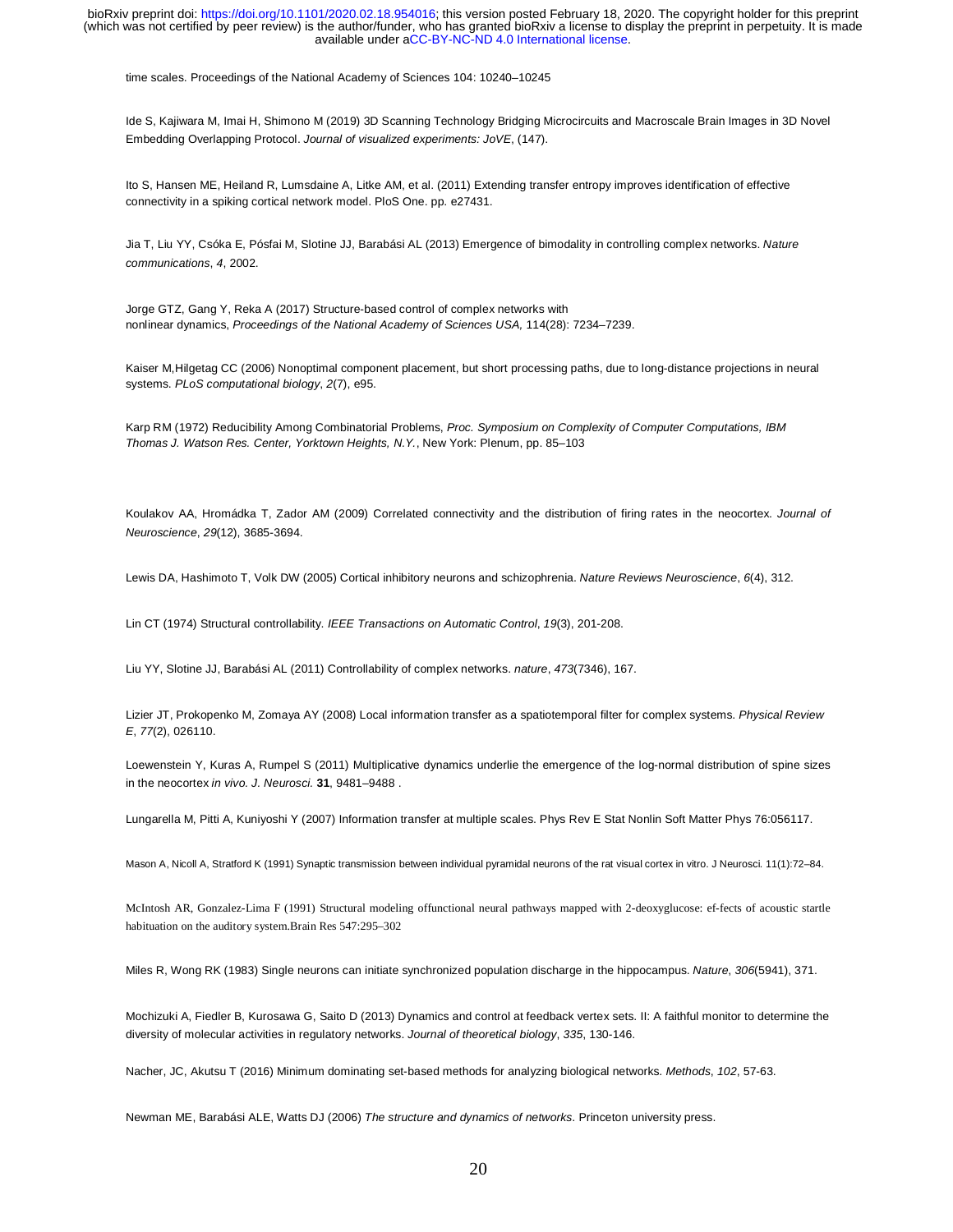Nigam S, Shimono M, Ito S, Yeh FC, Timme N, et al. (2016) Rich-club organization in effective con- nectivity among cortical neurons. Journal of Neuroscience 36: 670–684.

O'Donnell C, Goncalves JT, Portera-Cailliau C, Sejnowski TJ (2017) Beyond excitation/inhibition imbalance in multidimensional models of neural circuit changes in brain disorders. *Elife*, *6*, e26724.

Obien MEJ, Deligkaris K, Bullmann T, Bakkum DJ, Frey U (2015) Revealing neuronal function through microelectrode array recordings. *Frontiers in neuroscience*, *8*, 423.

Okatan M, Wilson MA, Brown EN (2005) Analyzing functional connectiv ity using a network likelihood model of ensemble neural spiking activity. Neural Comput 17:1927–1961. CrossRef Medline

Pillow JW, Shlens J, Paninski L, Sher A, Litke AM, Chichilnisky EJ, Simoncelli EP (2008) Spatio-temporal correlations and visual signalling in a complete neuronal population. Nature 454:995–999. CrossRef Medline

Reardon S (2017) A giant neuron found wrapped around entire mouse brain. *Nature News*, *543*(7643), 14

Rodriguez A, Laio A (2014) Clustering by fast search and find of density peaks. *Science*, *344*(6191), 1492-1496.

Roxin A, Hakim V, Brunel N (2008) The statistics of repeating patterns of cortical activity can be reproduced by a model network of stochastic binary neurons. *Journal of neuroscience*, *28*(42), 10734-10745.

Rubenstein JLR, Merzenich MM (2003) Model of autism: increased ratio of excitation/inhibition in key neural systems. *Genes, Brain and Behavior*, *2*(5), 255-267.

Schreiber T (2000) Measuring information transfer. Physical Review Letters 85: 461–464.

Seidman SB (1983) Network structure and minimum degree. *Social networks*, *5*(3), 269-287.

Shimono M, Beggs JM. Spontaneous spike-trains reflect detailed topological properties of the structural neuronal network in vitro cortex. Proceedings of the 21st Annual Conference of the Japanese Neural Network Society; 2011.

Shimono M, Beggs JM( 2011) Mesoscopic neuronal activity and neuronal network architecture. Proceedings of the 34th annual meeting of the Japan Neuroscience Society;.

Shimono M, Beggs JM (2014) Functional clusters, hubs and communities in the cortical microconnec- tome. Cerebral Cortex.

Sillito AM(1975) The effectiveness of bicuculline as an antagonist of GABA and visually evoked inhibition in the cat's striate cortex. *The Journal of physiology*, *250*(2), 287-304.

Sloviter RS (1987) Decreased hippocampal inhibition and a selective loss of interneurons in experimental epilepsy. *Science*, *235*(4784), 73-76.

Slater P(1961) Inconsistencies in a schedule of paired comparisons. Biometrika, 48:303-312.

Stetter O, Battaglia D, Soriano J, Geisel T (2012) Model-free reconstruction of excitatory neuronal connectivity from calcium imaging signals. PLOS Computational Biology 8.